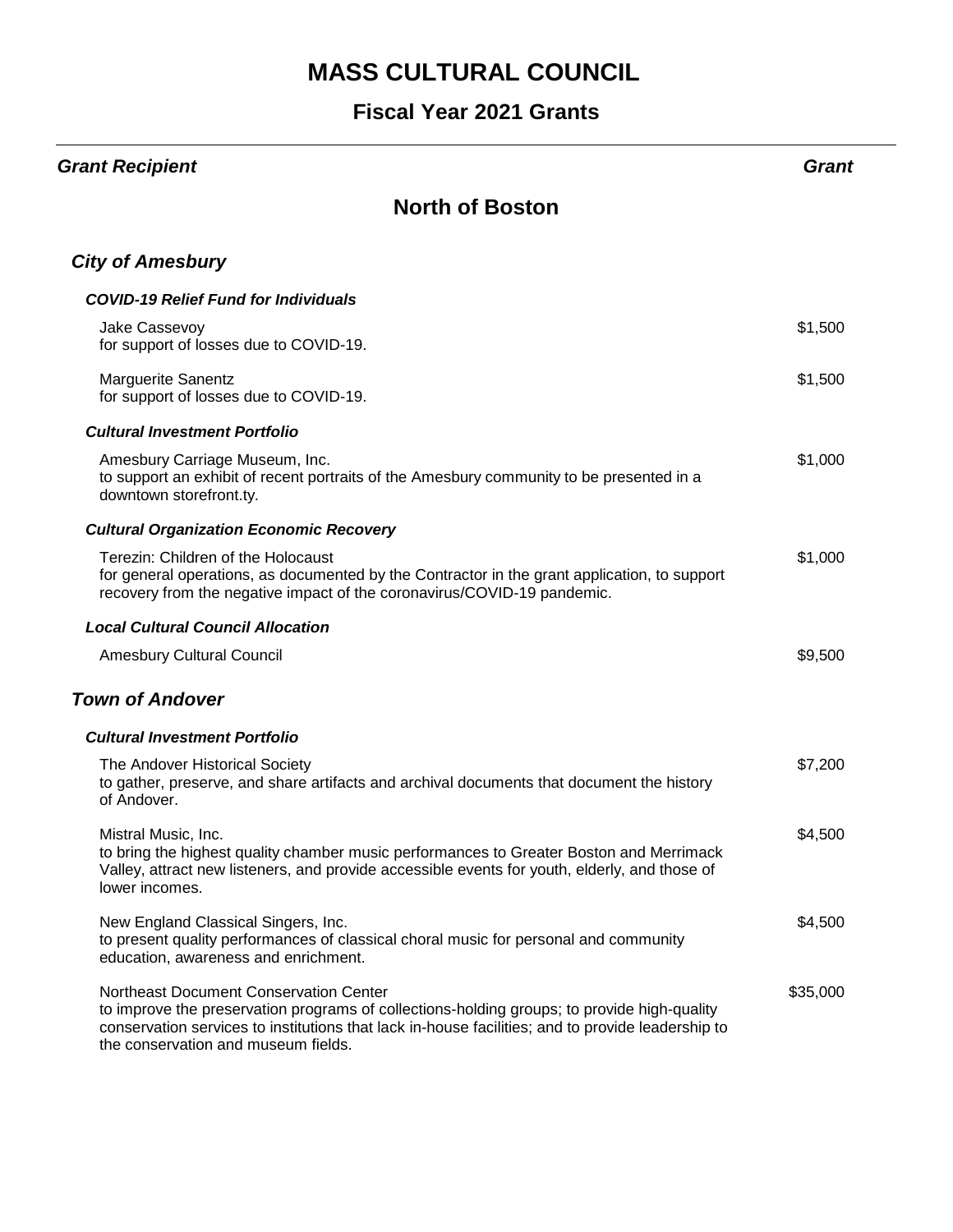#### **Fiscal Year 2021 Grants**

| <b>Grant Recipient</b>                                                                                                                                                                                                                                                                                           | Grant     |
|------------------------------------------------------------------------------------------------------------------------------------------------------------------------------------------------------------------------------------------------------------------------------------------------------------------|-----------|
| <b>Cultural Organization Economic Recovery</b>                                                                                                                                                                                                                                                                   |           |
| <b>Northeast Document Conservation Center</b><br>for employee payroll and benefit costs or current mortgage payments, mortgage interest or<br>rent or utilities, as documented by the Contractor in the grant application, to support<br>recovery from the negative impact of the coronavirus/COVID-19 pandemic. | \$100,000 |
| <b>Local Cultural Council Allocation</b>                                                                                                                                                                                                                                                                         |           |
| <b>Andover Cultural Council</b>                                                                                                                                                                                                                                                                                  | \$9,600   |
| <b>YouthReach</b>                                                                                                                                                                                                                                                                                                |           |
| <b>Merrimack Valley Community Music School</b><br>to start middle school band and elementary school bands as well as private lesson<br>programs in the community.                                                                                                                                                | \$20,000  |
| <b>City of Beverly</b>                                                                                                                                                                                                                                                                                           |           |
| <b>COVID-19 Relief Fund for Individuals</b>                                                                                                                                                                                                                                                                      |           |
| Andrew Bablo<br>for support of losses due to COVID-19.                                                                                                                                                                                                                                                           | \$1,500   |
| Alyssa Daly<br>for support of losses due to COVID-19.                                                                                                                                                                                                                                                            | \$1,500   |
| Jay Daly<br>for support of losses due to COVID-19.                                                                                                                                                                                                                                                               | \$1,500   |
| <b>Austin Davy</b><br>for support of losses due to COVID-19.                                                                                                                                                                                                                                                     | \$1,500   |
| Sanae Kanda<br>for support of losses due to COVID-19.                                                                                                                                                                                                                                                            | \$1,500   |
| Michael S. Milnarik<br>for support of losses due to COVID-19.                                                                                                                                                                                                                                                    | \$1,500   |
| Brian E. Murphy<br>for support of losses due to COVID-19.                                                                                                                                                                                                                                                        | \$1,500   |
| Sharon W. Thibeault<br>for support of losses due to COVID-19.                                                                                                                                                                                                                                                    | \$1,500   |
| Jacyn Eve Tremblay<br>for support of losses due to COVID-19.                                                                                                                                                                                                                                                     | \$1,500   |
| Alyssa M. Watters<br>for support of losses due to COVID-19.                                                                                                                                                                                                                                                      | \$1,500   |
| <b>Cultural Facilities Fund</b>                                                                                                                                                                                                                                                                                  |           |
| The Cabot                                                                                                                                                                                                                                                                                                        | \$160,000 |

for the installation of a limited use/limited application elevator and expanded accessibility for the second floor.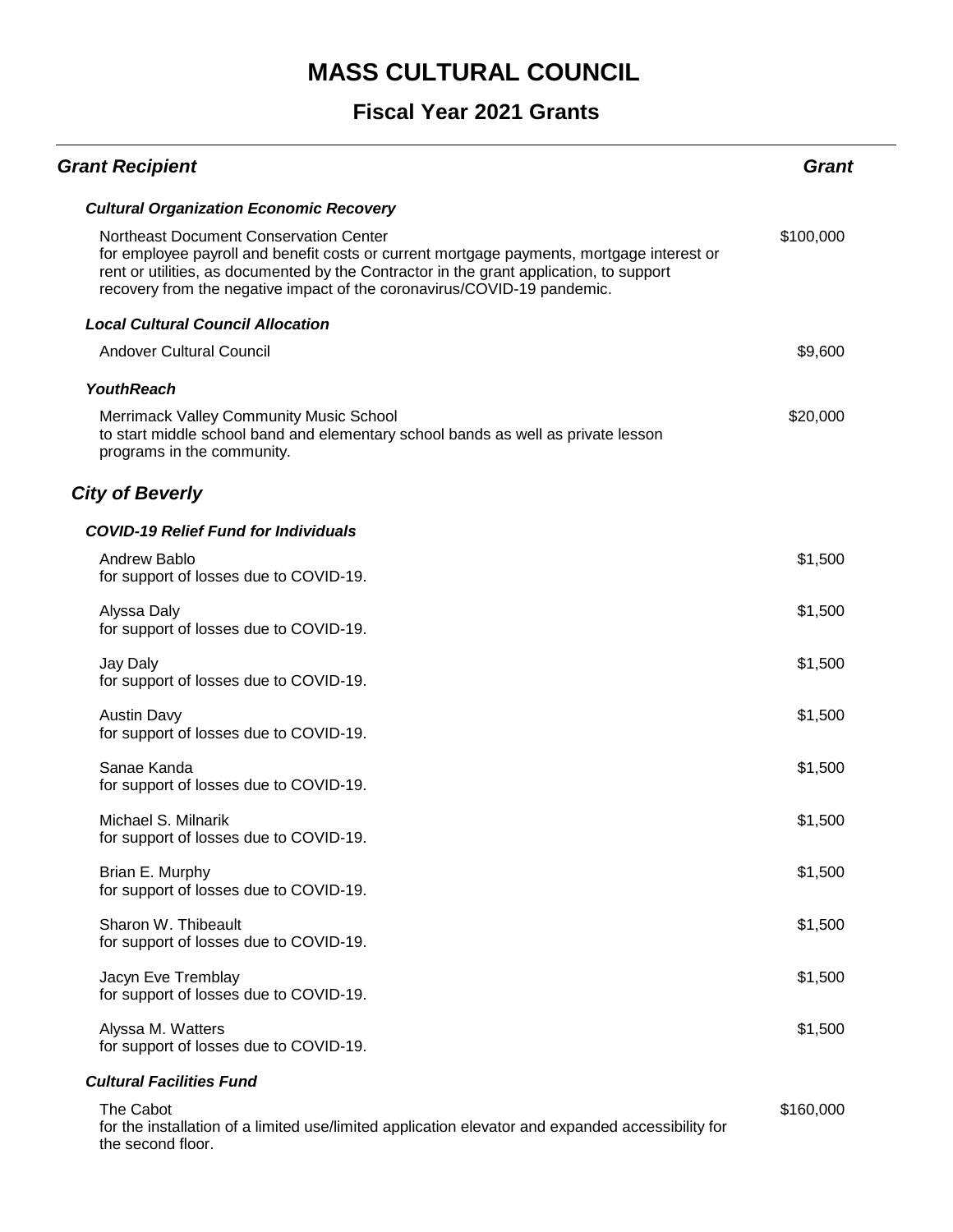| <b>Grant Recipient</b>                                                                                                                                                                                                                                                                                                                                              | <b>Grant</b> |
|---------------------------------------------------------------------------------------------------------------------------------------------------------------------------------------------------------------------------------------------------------------------------------------------------------------------------------------------------------------------|--------------|
| <b>Historic Beverly</b><br>for upgraded HVAC throughout the 1781 Cabot House and a large collections storage<br>space, energy efficiency upgrades, a new accessible ramp, and updated fire safety<br>equipment.                                                                                                                                                     | \$200,000    |
| <b>Cultural Investment Portfolio</b>                                                                                                                                                                                                                                                                                                                                |              |
| Express Yourself, Inc.<br>to provide a safe and supportive environment for youth to explore their own creative<br>process through multidisciplinary arts and to provide a vehicle for self-expression while<br>exploring multicultural themes.                                                                                                                      | \$11,600     |
| Montserrat College of Art Gallery<br>to present innovative exhibitions and related programs such as artist gallery talks and<br>workshops; and based on the belief that a rich visual arts environment has an inherent<br>public value to the greater community, the College strives to make the gallery and programs<br>available to the widest possible audience. | \$6,800      |
| Symphony by the Sea<br>to serve all segments of the north of Boston community by offering classical music<br>performed locally at the highest artistic standards and to provide classical music education<br>to adults and children through community outreach and in partnership with public schools in<br>Essex County.                                           | \$4,500      |
| <b>Cultural Organization Economic Recovery</b>                                                                                                                                                                                                                                                                                                                      |              |
| The Cabot<br>for employee payroll and benefit costs, as documented by the Contractor in the grant<br>application, to support recovery from the negative impact of the coronavirus/COVID-19<br>pandemic.                                                                                                                                                             | \$100,000    |
| Symphony by the Sea<br>for employee payroll and benefit costs or utilities or general operations, as documented by<br>the Contractor in the grant application, to support recovery from the negative impact of the<br>coronavirus/COVID-19 pandemic.                                                                                                                | \$9,000      |
| <b>Festivals - Fall/Winter</b>                                                                                                                                                                                                                                                                                                                                      |              |
| <b>Beverly Main Streets</b><br>to support Art in the Park ""Hyper Stripers with the production, promotion and/or<br>development of festival audiences.                                                                                                                                                                                                              | \$500        |
| <b>Gaming Mitigation</b>                                                                                                                                                                                                                                                                                                                                            |              |
| The Cabot<br>to mitigate operation of gaming facilities that threaten the sustainability of non-profit and<br>municipal performing arts centers in Massachusetts by providing capital to preserve their<br>ability to compete in an unbalanced marketplace.                                                                                                         | \$229,481    |
| <b>Local Cultural Council Allocation</b>                                                                                                                                                                                                                                                                                                                            |              |
| <b>Beverly Cultural Council</b>                                                                                                                                                                                                                                                                                                                                     | \$18,500     |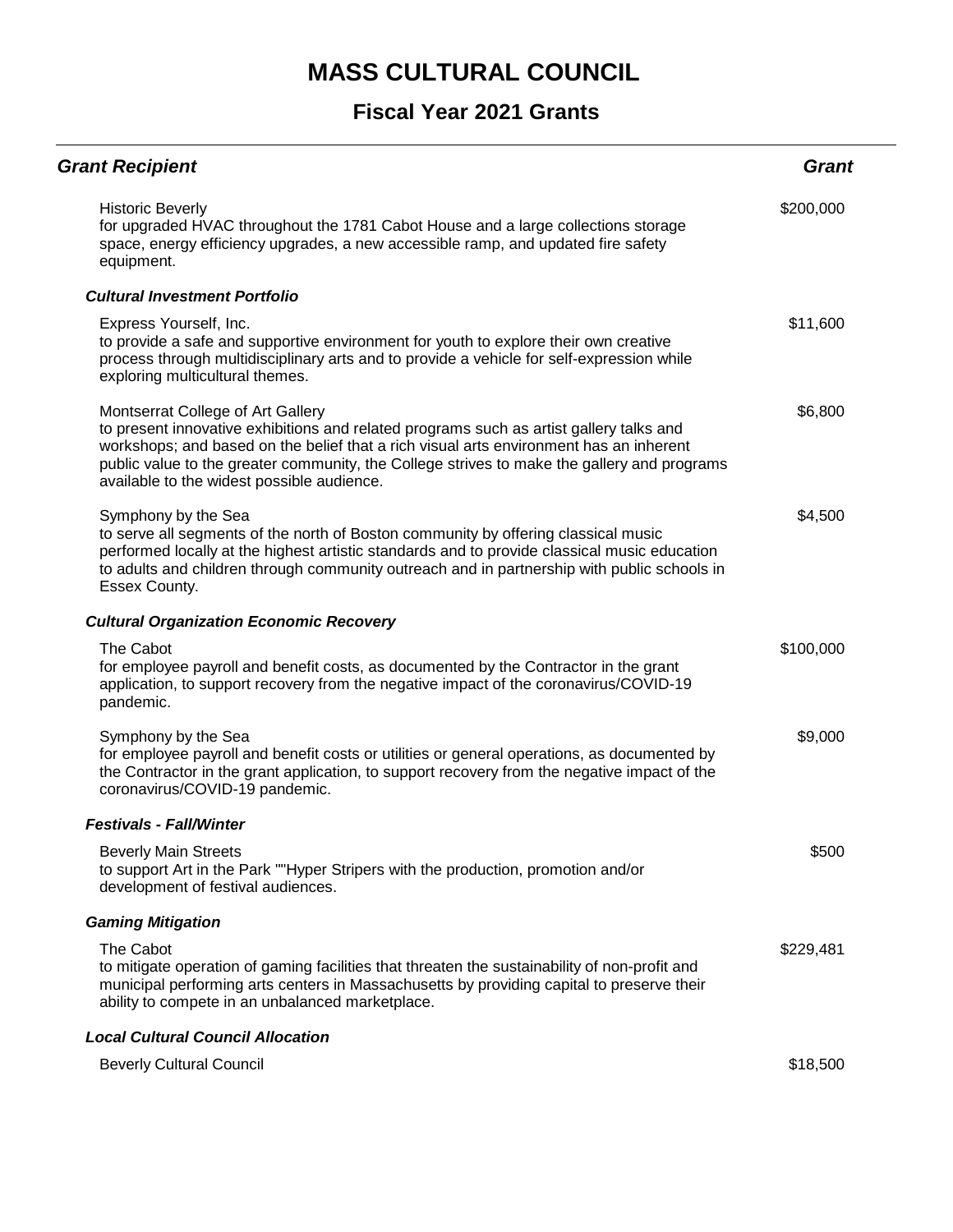| <b>Grant Recipient</b>                                                                                                                                                                                                                                                                                        | Grant    |
|---------------------------------------------------------------------------------------------------------------------------------------------------------------------------------------------------------------------------------------------------------------------------------------------------------------|----------|
| <b>Massachusetts Cultural Districts Initiative</b>                                                                                                                                                                                                                                                            |          |
| <b>Beverly Arts District</b><br>for a Beverly Artist-in-Residence program that serves multiple COVID-18 recovery goals<br>including activating a vacant storefront to attract foot-traffic to the Beverly Arts District,<br>providing income to an artist, and featuring the City's COVID-19 recovery in art. | \$7,500  |
| <b>STARS Residency</b>                                                                                                                                                                                                                                                                                        |          |
| <b>Centerville Elementary School</b><br>for a fully in-person school residency with Express Yourself, Inc. in visual arts to create<br>artwork, collaboratively share, and visually communicate ideas.                                                                                                        | \$5,000  |
| North Shore Recovery High School<br>for a partially remote, partially in-person school residency with Express Yourself, Inc. in<br>multidisciplinary arts.                                                                                                                                                    | \$5,000  |
| Kevin O'Grady School<br>for a fully remote school residency with A. Nicodemou and A. Reisman of Young Audiences<br>of Massachusetts in music.                                                                                                                                                                 | \$4,250  |
| <b>YouthReach</b>                                                                                                                                                                                                                                                                                             |          |
| Express Yourself, Inc.<br>to support community youth and young people from the Department of Mental Health to<br>collaborate in a multi-disciplinary, culturally diverse arts program that brings 17 isolated<br>communities together to perform at the Citi Wang Theater.                                    | \$20,000 |
| <b>Town of Boxford</b>                                                                                                                                                                                                                                                                                        |          |
| <b>Local Cultural Council Allocation</b>                                                                                                                                                                                                                                                                      |          |
| <b>Boxford Cultural Council</b>                                                                                                                                                                                                                                                                               | \$5,300  |
| <b>Town of Danvers</b>                                                                                                                                                                                                                                                                                        |          |
| <b>Local Cultural Council Allocation</b>                                                                                                                                                                                                                                                                      |          |
| <b>Danvers Cultural Council</b>                                                                                                                                                                                                                                                                               | \$10,100 |
| <b>Town of Essex</b>                                                                                                                                                                                                                                                                                          |          |
| <b>Cultural Investment Portfolio</b>                                                                                                                                                                                                                                                                          |          |
| <b>Essex Shipbuilding Museum</b><br>to support moving Essex History and Science education initiative online with interactive<br>curricula, with a focus on understanding and appreciating the trades, history and ecology of<br>Cape Ann.                                                                     | \$2,500  |
| <b>Cultural Organization Economic Recovery</b>                                                                                                                                                                                                                                                                |          |
| <b>Essex Shipbuilding Museum</b><br>for employee payroll and benefit costs or utilities or general operations, as documented by<br>the Contractor in the grant application, to support recovery from the negative impact of the<br>coronavirus/COVID-19 pandemic.                                             | \$52,000 |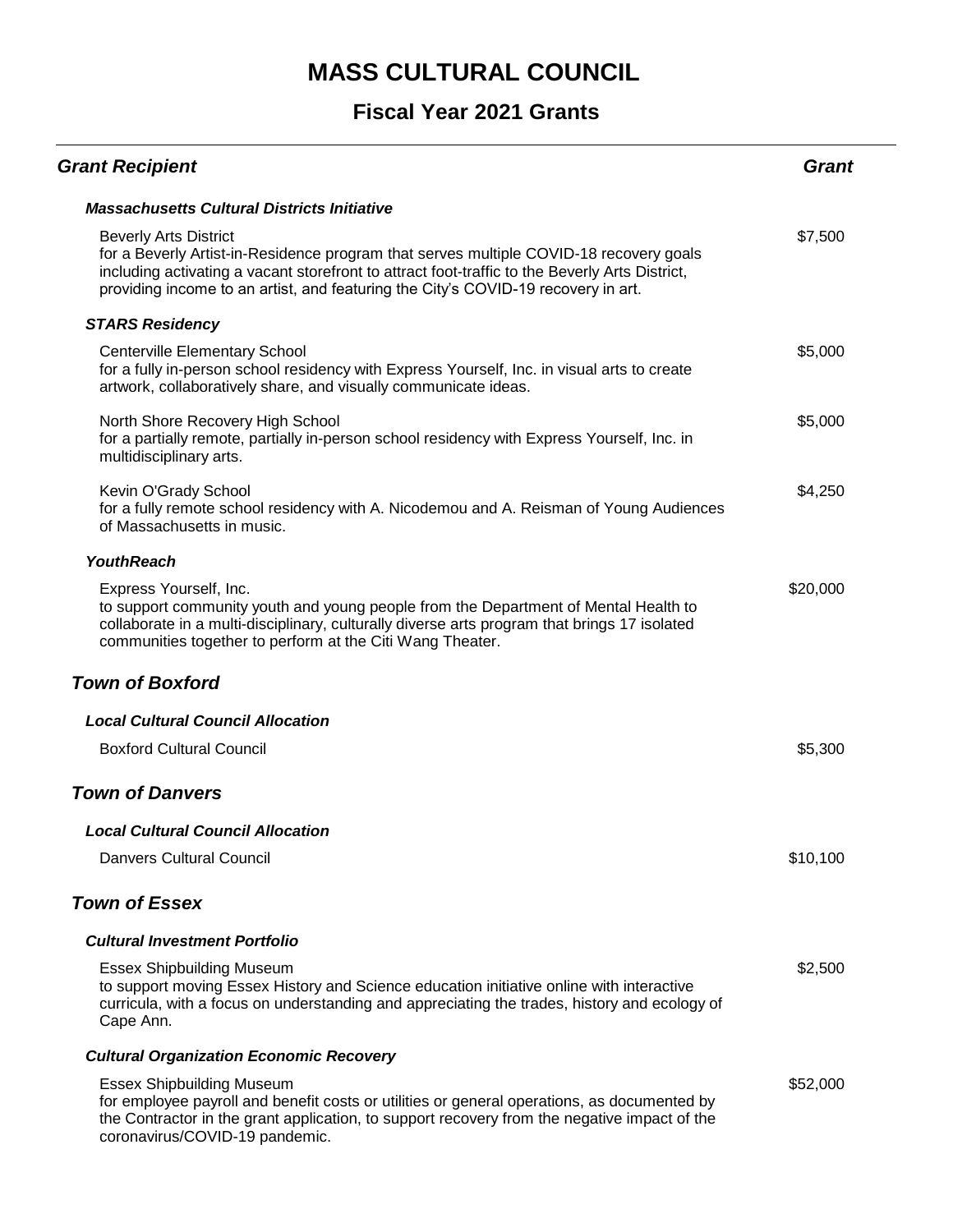| <b>Grant Recipient</b>                                           | <b>Grant</b> |
|------------------------------------------------------------------|--------------|
| <b>Folk Arts and Heritage</b>                                    |              |
| Harold A. Burnham<br>for an apprenticeship with Katherine Dench. | \$10,000     |
| <b>Local Cultural Council Allocation</b>                         |              |
| <b>Essex Cultural Council</b>                                    | \$4,900      |
| <b>Town of Georgetown</b>                                        |              |
| <b>Local Cultural Council Allocation</b>                         |              |
| Georgetown Cultural Council                                      | \$6,000      |
| <b>City of Gloucester</b>                                        |              |
| <b>Artist Fellowship</b>                                         |              |
| John Cameron<br>for artistic professional development.           | \$15,000     |
| <b>COVID-19 Relief Fund for Individuals</b>                      |              |
| Lucas Cotterman<br>for support of losses due to COVID-19.        | \$1,500      |
| Jeffrey H. Crawford<br>for support of losses due to COVID-19.    | \$1,500      |
| JoAnne Crawford<br>for support of losses due to COVID-19.        | \$1,500      |
| Dianna K. Daly<br>for support of losses due to COVID-19.         | \$1,500      |
| Morgan Dyer<br>for support of losses due to COVID-19.            | \$1,500      |
| <b>Tsar Fedorsky</b><br>for support of losses due to COVID-19.   | \$1,500      |
| Peggy Friedland<br>for support of losses due to COVID-19.        | \$1,500      |
| <b>Caroline Harvey</b><br>for support of losses due to COVID-19. | \$1,500      |
| Ezekiel J. Kessler<br>for support of losses due to COVID-19.     | \$1,500      |
| Jamie Mathison<br>for support of losses due to COVID-19.         | \$1,500      |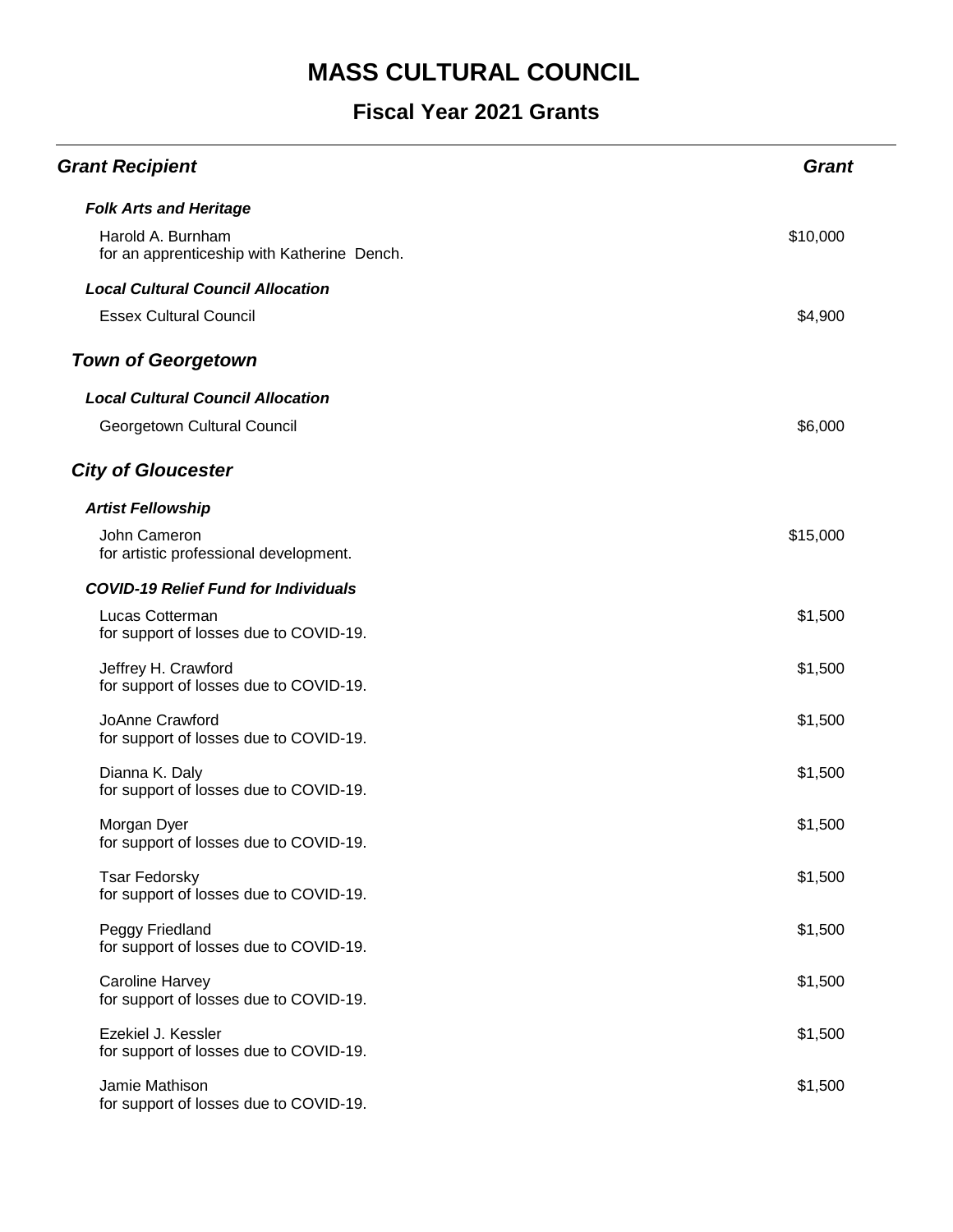| <b>Grant Recipient</b>                                                                                                                                                                                                                                                                                 | <b>Grant</b> |
|--------------------------------------------------------------------------------------------------------------------------------------------------------------------------------------------------------------------------------------------------------------------------------------------------------|--------------|
| Ann L. Melancon<br>for support of losses due to COVID-19.                                                                                                                                                                                                                                              | \$1,500      |
| Anne E. Rearick<br>for support of losses due to COVID-19.                                                                                                                                                                                                                                              | \$1,500      |
| <b>Cultural Facilities Fund</b>                                                                                                                                                                                                                                                                        |              |
| <b>Gloucester Cultural and Civic Center</b><br>to support planning for a 76,000 square foot state-of-the-art cultural and civic center that<br>includes a main stage theater, studio theater, rehearsal rooms, conference center, as well<br>as offices for maritime and nonprofit arts organizations. | \$35,000     |
| Gloucester Writers Center, Inc.<br>for a systems replacement plan.                                                                                                                                                                                                                                     | \$7,000      |
| Manship Artist Residence and Studios<br>to renovate two outbuildings to serve as studio/work spaces and for the repairs of two<br>garden structures.                                                                                                                                                   | \$20,000     |
| North Shore Arts Assn. of Gloucester<br>to paint the main gallery, replace windows in the lower and main galleries, install plexi-glass<br>barriers, and install a "split" air conditioner/heater in the studio basement gallery.                                                                      | \$20,000     |
| <b>Cultural Investment Portfolio</b>                                                                                                                                                                                                                                                                   |              |
| Cape Ann Museum, Inc.<br>to celebrate the art, history and culture of the region and to keep it relevant by offering<br>quality exhibitions and programs for our communities, and beyond.                                                                                                              | \$23,300     |
| Gloucester Maritime Heritage Center<br>to promote Gloucester's maritime heritage as a platform for teaching maritime skills and<br>marine sciences, and for encouraging environmental stewardship.                                                                                                     | \$13,600     |
| <b>Gloucester Meetinghouse Foundation</b><br>to support an online celebration of Martin Luther King, Jr. Day featuring multi-generational<br>Cape Ann residents sharing experiences and reflections on race and diversity interwoven<br>with speeches by Dr. King and John Lewis.                      | \$2,500      |
| Gloucester Stage Company, Inc.<br>to support four NeverDark socially-distanced live outdoor and digitally streamed events at<br>Windhover Performing Arts Center.                                                                                                                                      | \$2,500      |
| Manship Artist Residence and Studios<br>to support a project to provide inspiration and respite for local artists to safely work in the<br>vicinity of other artists                                                                                                                                   | \$2,500      |
| Ocean Alliance<br>to virtually screen the documentary film, Entangled, documenting how climate change has<br>impacted one of the world's most endangered species, the North Atlantic right whale, and<br>New England's lobster fishery.                                                                | \$1,000      |
| Rocky Neck Art Colony, Inc.<br>to support an open juried exhibition of emerging artists, ages 18 to 39, from throughout<br>Essex County.                                                                                                                                                               | \$2,500      |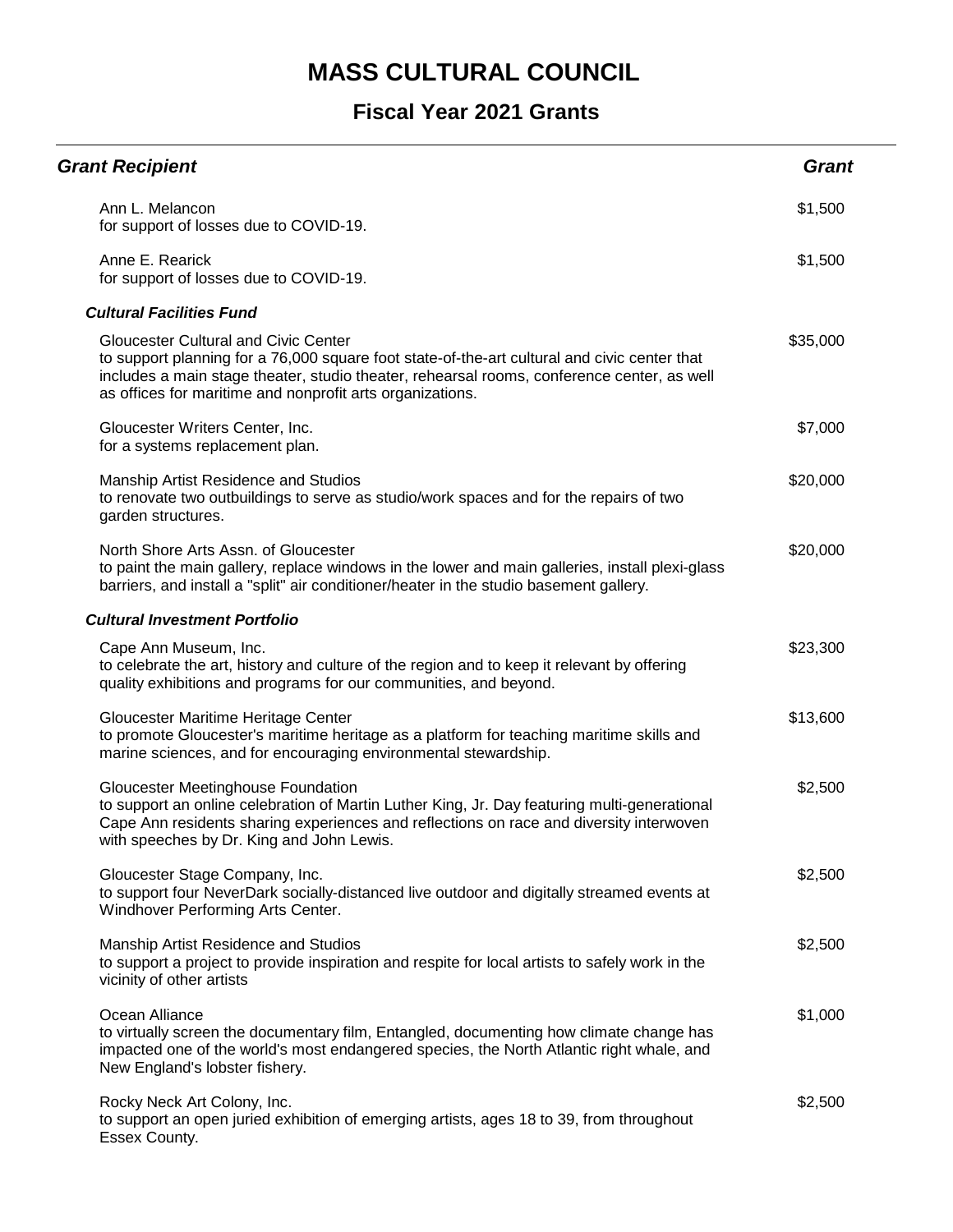| <b>Grant Recipient</b>                                                                                                                                                                                                                                                                                                                      | Grant     |
|---------------------------------------------------------------------------------------------------------------------------------------------------------------------------------------------------------------------------------------------------------------------------------------------------------------------------------------------|-----------|
| <b>Cultural Organization Economic Recovery</b>                                                                                                                                                                                                                                                                                              |           |
| Gloucester Maritime Heritage Center<br>for employee payroll and benefit costs or current mortgage payments, mortgage interest or<br>rent or utilities or general operations, as documented by the Contractor in the grant<br>application, to support recovery from the negative impact of the coronavirus/COVID-19<br>pandemic.             | \$100,000 |
| Gloucester Stage Company, Inc.<br>for employee payroll and benefit costs or current mortgage payments, mortgage interest or<br>rent or utilities or interest on other debt obligations, as documented by the Contractor in the<br>grant application, to support recovery from the negative impact of the coronavirus/COVID-<br>19 pandemic. | \$100,000 |
| <b>Local Cultural Council Allocation</b>                                                                                                                                                                                                                                                                                                    |           |
| <b>Gloucester Cultural Council</b>                                                                                                                                                                                                                                                                                                          | \$10,900  |
| <b>Massachusetts Cultural Districts Initiative</b>                                                                                                                                                                                                                                                                                          |           |
| <b>Harbortown Cultural District</b><br>to partner with the Rocky Neck Cultural District to plan and market Thursday evening<br>cultural experiences this summer.                                                                                                                                                                            | \$7,500   |
| <b>Rocky Neck Cultural District</b><br>to support personnel, marketing, artist stipends and free public transportation for Sumer<br>Thursday evening cultural experiences.                                                                                                                                                                  | \$7,500   |
| <b>Town of Groveland</b>                                                                                                                                                                                                                                                                                                                    |           |
| <b>Local Cultural Council Allocation</b>                                                                                                                                                                                                                                                                                                    |           |
| <b>Groveland Cultural Council</b>                                                                                                                                                                                                                                                                                                           | \$5,800   |
| <b>Town of Hamilton</b>                                                                                                                                                                                                                                                                                                                     |           |
| <b>Local Cultural Council Allocation</b>                                                                                                                                                                                                                                                                                                    |           |
| Hamilton-Wenham Cultural Council                                                                                                                                                                                                                                                                                                            | \$10,800  |
| <b>City of Haverhill</b>                                                                                                                                                                                                                                                                                                                    |           |
| <b>COVID-19 Relief Fund for Individuals</b>                                                                                                                                                                                                                                                                                                 |           |
| David DiVincenzo<br>for support of losses due to COVID-19.                                                                                                                                                                                                                                                                                  | \$1,500   |
| Joshua M. Sacco<br>for support of losses due to COVID-19.                                                                                                                                                                                                                                                                                   | \$1,500   |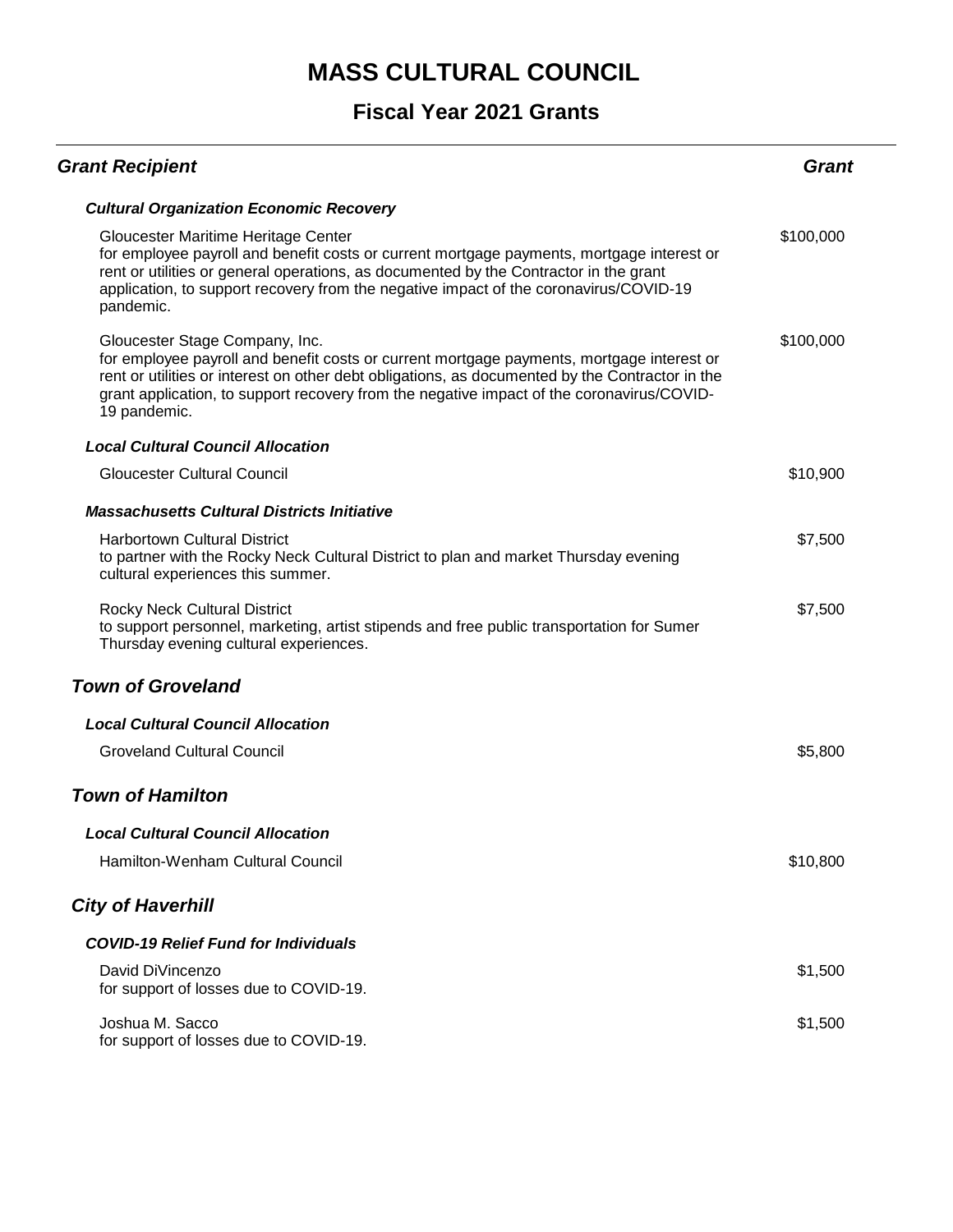| <b>Grant Recipient</b>                                                                                                                                                                                                                                                                                                                                                                                                                                           | <b>Grant</b> |
|------------------------------------------------------------------------------------------------------------------------------------------------------------------------------------------------------------------------------------------------------------------------------------------------------------------------------------------------------------------------------------------------------------------------------------------------------------------|--------------|
| <b>Cultural Investment Portfolio</b>                                                                                                                                                                                                                                                                                                                                                                                                                             |              |
| Creative Haverhill, Inc.<br>to support Haverhill arts and culture, providing experiences and access at the intersection<br>of art, culture, and community and the development of high-quality spaces as platforms for<br>community and cultural expression.                                                                                                                                                                                                      | \$3,500      |
| Guerilla Opera, Inc.<br>to support the commission and performance of "SALT," an experimental opera film written<br>and directed by Deniz Khateri, with music by Bahar Royai, and in collaboration with<br>Nuozhou Wang.                                                                                                                                                                                                                                          | \$2,500      |
| <b>Cultural Organization Economic Recovery</b>                                                                                                                                                                                                                                                                                                                                                                                                                   |              |
| Friends of the Museum of Printing, Inc.<br>for utilities or general operations, as documented by the Contractor in the grant application,<br>to support recovery from the negative impact of the coronavirus/COVID-19 pandemic.                                                                                                                                                                                                                                  | \$22,000     |
| <b>Local Cultural Council Allocation</b>                                                                                                                                                                                                                                                                                                                                                                                                                         |              |
| <b>Haverhill Cultural Council</b>                                                                                                                                                                                                                                                                                                                                                                                                                                | \$40,600     |
| <b>Massachusetts Cultural Districts Initiative</b>                                                                                                                                                                                                                                                                                                                                                                                                               |              |
| <b>Riverfront Cultural District</b><br>for a monthly downtown Haverhill Art Walk from May to September highlighting local<br>businesses, creatives, and underutilized spaces.                                                                                                                                                                                                                                                                                    | \$7,500      |
| <b>Town of Ipswich</b>                                                                                                                                                                                                                                                                                                                                                                                                                                           |              |
| <b>Cultural Investment Portfolio</b>                                                                                                                                                                                                                                                                                                                                                                                                                             |              |
| Cantemus Chamber Chorus, Inc.<br>to learn and perform a diverse and challenging repertoire of choral music; to develop<br>musical skills and knowledge both collectively and as individual singers; and to enrich the<br>community through exceptional public performances and community outreach.                                                                                                                                                               | \$4,500      |
| Cape Ann Symphony Orchestra, Inc.<br>to establish, maintain, and operate a non-profit civic symphony orchestra in the Cape Ann<br>area to foster, promote, and increase the musical knowledge and appreciation of the public<br>through the performance of music at concerts and other functions; to provide an opportunity<br>for Cape Ann area musicians to play as an orchestra; and to assist and encourage the<br>musical development of Cape Ann students. | \$6,400      |
| Northeast Massachusetts Youth Orchestras<br>to provide young musicians with exceptional ensemble training and opportunities for<br>personal growth through musical performance and community service.                                                                                                                                                                                                                                                            | \$5,500      |
| <b>Local Cultural Council Allocation</b>                                                                                                                                                                                                                                                                                                                                                                                                                         |              |
| Ipswich Cultural Council                                                                                                                                                                                                                                                                                                                                                                                                                                         | \$6,200      |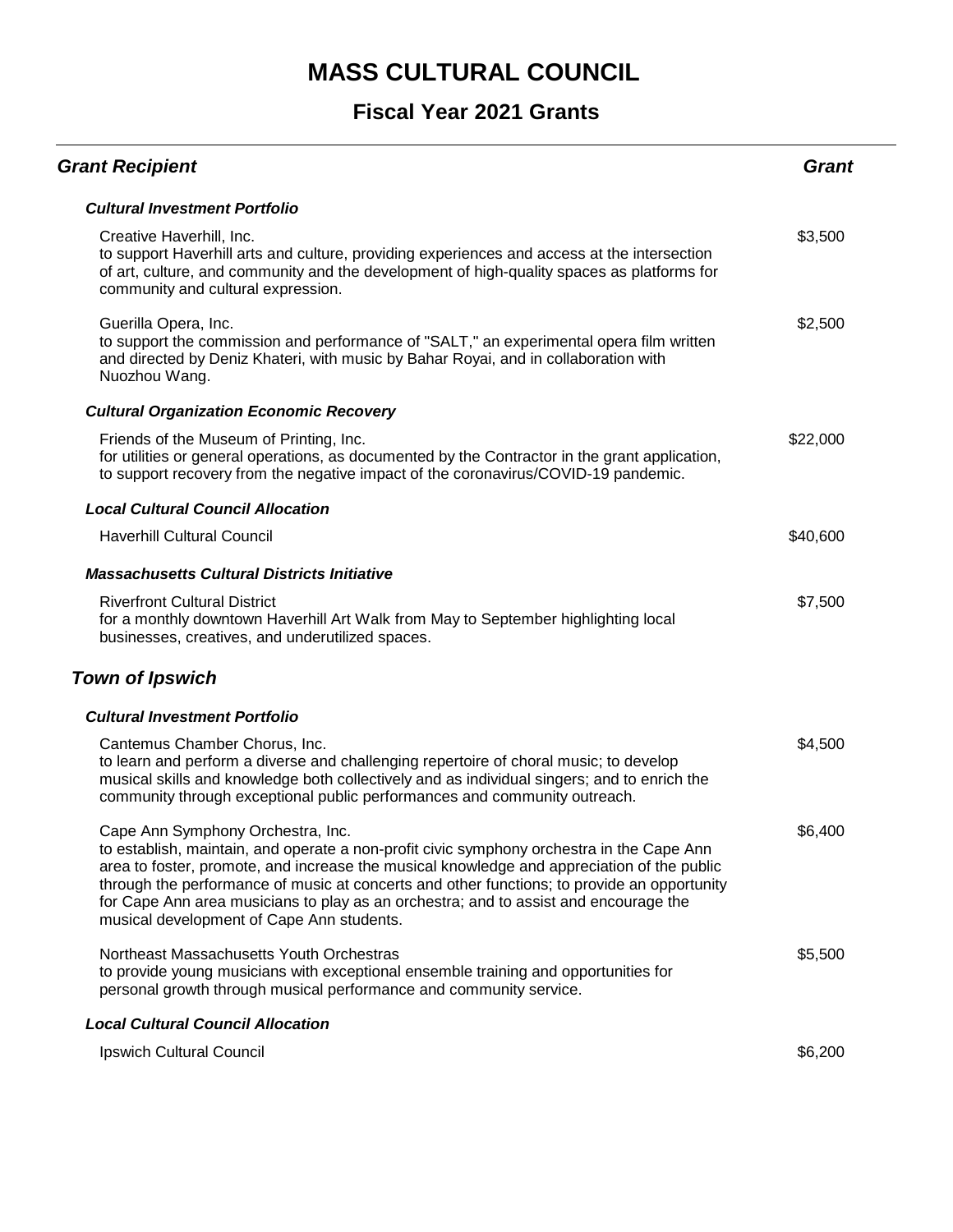| <b>Grant Recipient</b>                                                                                                                                                                                                                                                  | <b>Grant</b> |
|-------------------------------------------------------------------------------------------------------------------------------------------------------------------------------------------------------------------------------------------------------------------------|--------------|
| <b>City of Lawrence</b>                                                                                                                                                                                                                                                 |              |
| <b>COVID-19 Relief Fund for Individuals</b>                                                                                                                                                                                                                             |              |
| Kathryn J. Delaney<br>for support of losses due to COVID-19.                                                                                                                                                                                                            | \$1,500      |
| Renee Hopkins<br>for support of losses due to COVID-19.                                                                                                                                                                                                                 | \$1,500      |
| Liza Fernanda Lopez Osorio<br>for support of losses due to COVID-19.                                                                                                                                                                                                    | \$1,500      |
| Mekhi Mendoza<br>for support of losses due to COVID-19.                                                                                                                                                                                                                 | \$1,500      |
| Mariana Perez<br>for support of losses due to COVID-19.                                                                                                                                                                                                                 | \$1,500      |
| James Sparks<br>for support of losses due to COVID-19.                                                                                                                                                                                                                  | \$1,500      |
| Mcebisi D. Xotyeni<br>for support of losses due to COVID-19.                                                                                                                                                                                                            | \$1,500      |
| <b>Cultural Facilities Fund</b>                                                                                                                                                                                                                                         |              |
| Elevated Thought, Inc.<br>to plan for an expanded space to grow the size and scope of youth arts and community<br>engagement programs, and to launch a public art gallery and arts supply store.                                                                        | \$35,000     |
| <b>Cultural Investment Portfolio</b>                                                                                                                                                                                                                                    |              |
| Essex Art Center, Inc.<br>to inspire and nurture the diverse artistic potential of the Greater Lawrence community<br>through classroom exploration and gallery exhibitions making the creation and enjoyment of<br>art accessible to all.                               | \$10,400     |
| The Immigrant City Archives and Museum<br>to collect, preserve, share, and animate the history and heritage of Lawrence and its people.                                                                                                                                 | \$3,500      |
| Lawrence Public Library<br>to support the annual Jowdy World Knowledge Challenge, an educational and cultural<br>program for children and families to take part in from home.                                                                                           | \$1,000      |
| Spotlight Playhouse, Inc.<br>to support a project to provides live theater to community members in a safe, socially<br>distanced way.                                                                                                                                   | \$2,500      |
| <b>Cultural Organization Economic Recovery</b>                                                                                                                                                                                                                          |              |
| The Immigrant City Archives and Museum<br>for employee payroll and benefit costs or utilities or general operations, as documented by<br>the Contractor in the grant application, to support recovery from the negative impact of the<br>coronavirus/COVID-19 pandemic. | \$45,000     |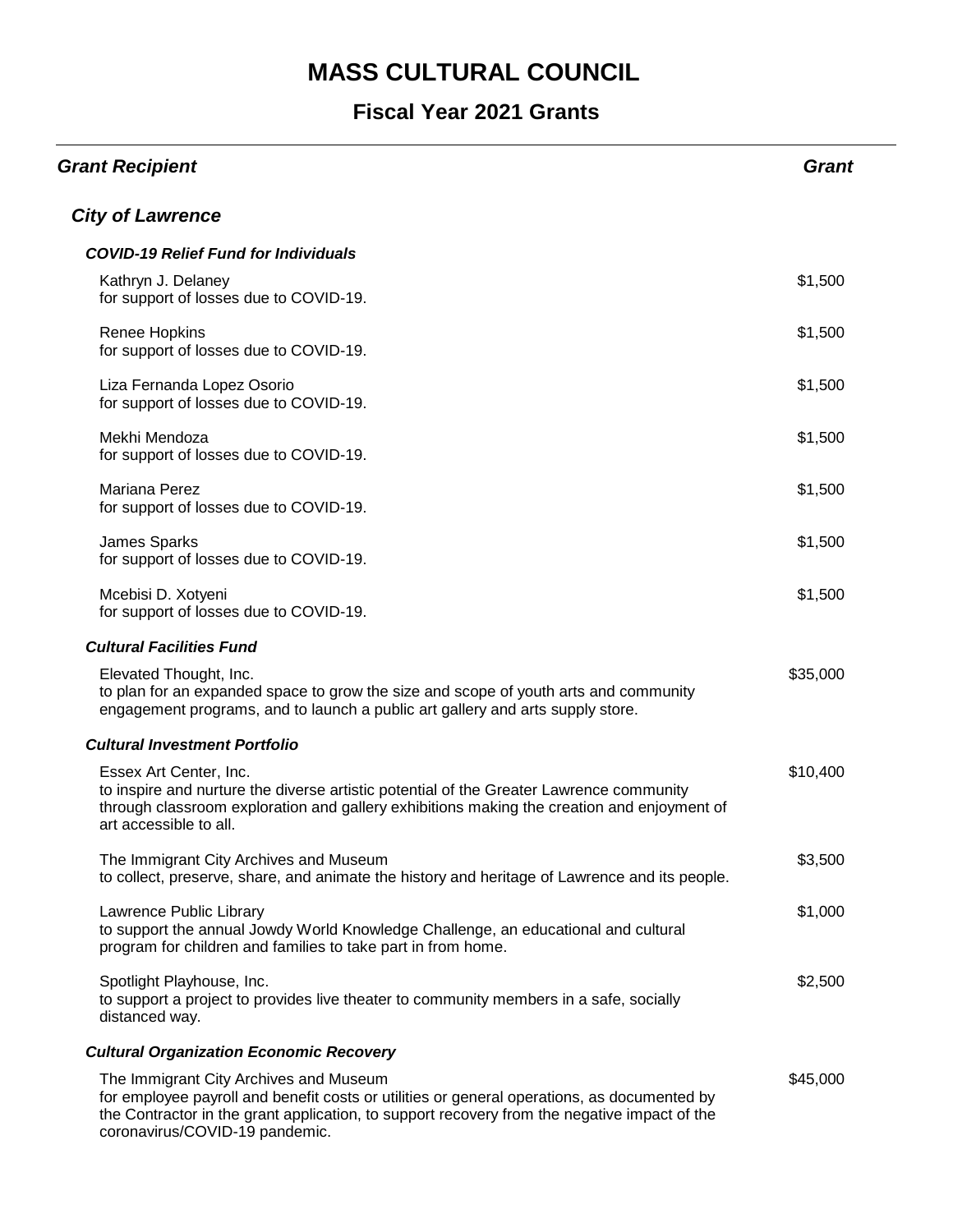| <b>Grant Recipient</b>                                                                                                                                                                                                                                            | <b>Grant</b> |
|-------------------------------------------------------------------------------------------------------------------------------------------------------------------------------------------------------------------------------------------------------------------|--------------|
| Three St.s, Inc.<br>for utilities or general operations, as documented by the Contractor in the grant application,<br>to support recovery from the negative impact of the coronavirus/COVID-19 pandemic.                                                          | \$21,000     |
| <b>Local Cultural Council Allocation</b>                                                                                                                                                                                                                          |              |
| <b>Lawrence Cultural Council</b>                                                                                                                                                                                                                                  | \$102,100    |
| <b>STARS Residency</b>                                                                                                                                                                                                                                            |              |
| Lawrence High School<br>for a fully remote school residency with Guillermo Gonzalez of Jana Producciones to create<br>a bilingual music video.                                                                                                                    | \$5,000      |
| <b>YouthReach</b>                                                                                                                                                                                                                                                 |              |
| Community Day Charter Pub Sch.- Prospect<br>to deliver a high-level violin training in a challenging but nurturing environment to Lawrence<br>3rd through 8th graders at CDCPS.                                                                                   | \$20,000     |
| Elevated Thought, Inc.<br>for youth to examine societal issues and explore new ideas through discussion and debate,<br>poetry, organizing, and the use of various visual art mediums.                                                                             | \$20,000     |
| <b>Lawrence Public Schools</b><br>to fund the city's first ever string orchestra program in the Lawrence Public Schools,<br>offering a high quality, four-year pathway of music education in the ensemble setting to<br>Lawrence High School students.            | \$20,000     |
| <b>City of Lynn</b>                                                                                                                                                                                                                                               |              |
| <b>COVID-19 Relief Fund for Individuals</b>                                                                                                                                                                                                                       |              |
| <b>Sharon German</b><br>for support of losses due to COVID-19.                                                                                                                                                                                                    | \$1,500      |
| Tim J. Hansen<br>for support of losses due to COVID-19.                                                                                                                                                                                                           | \$1,500      |
| <b>Cultural Facilities Fund</b>                                                                                                                                                                                                                                   |              |
| Beyond Walls, Inc.<br>to convert an old GE machine shop into a vibrant cultural facility in downtown Lynn.                                                                                                                                                        | \$50,000     |
| <b>Cultural Investment Portfolio</b>                                                                                                                                                                                                                              |              |
| Beyond Walls, Inc.<br>to support The Truth Be Told project for Lynn youth to explore their personal experiences of<br>the COVID-19 pandemic and social unrest through photography, visual art, and/or writing.                                                    | \$2,500      |
| Demakes Family YMCA<br>to support a rotating exhibit of artwork of created by Lynn residents and students through<br>the collaborative creation of a Community Gallery inside the new Demakes Family YMCA,<br>curated by Mary Flannery, founder of RAW Art Works. | \$1,000      |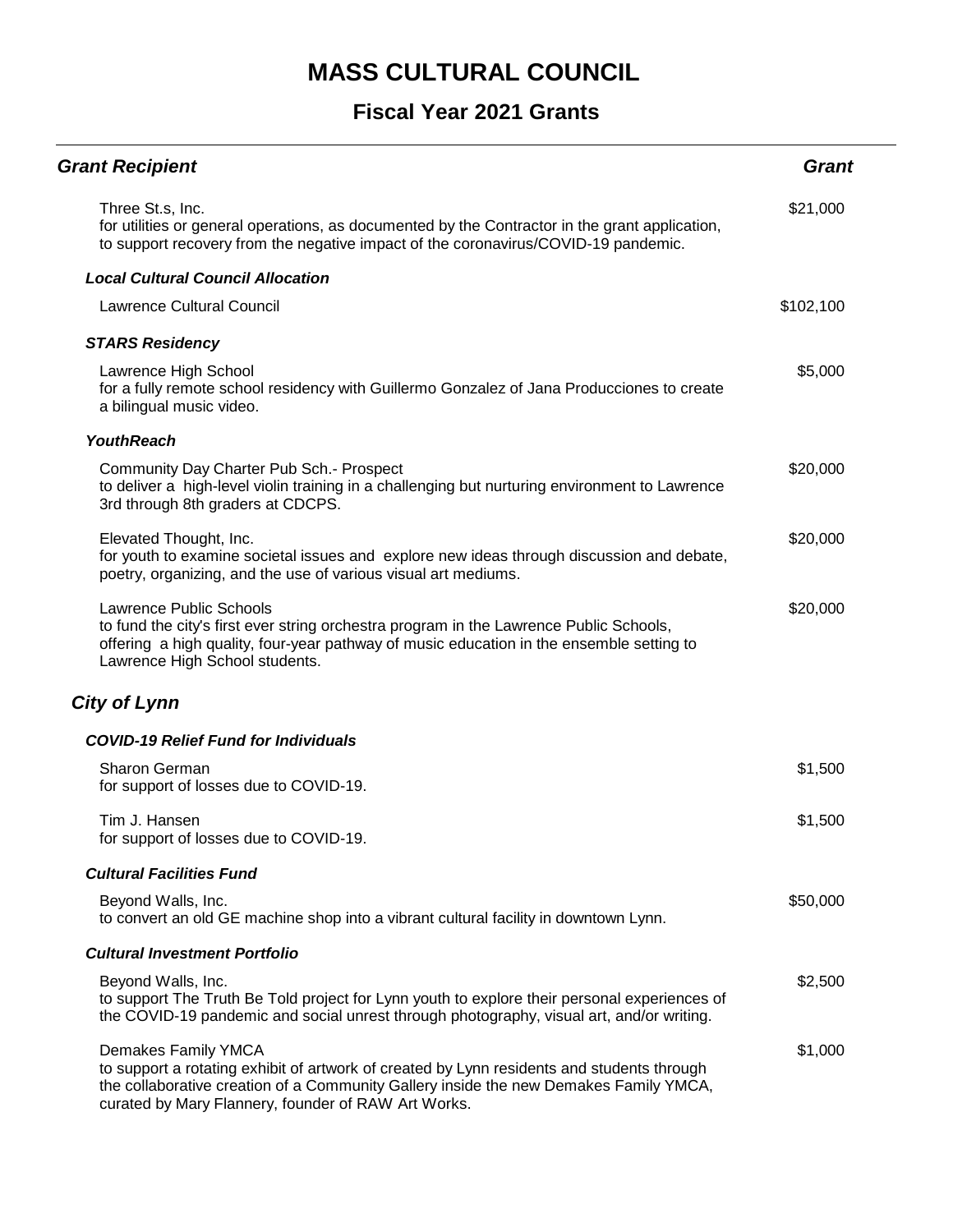| <b>Grant Recipient</b>                                                                                                                                                                                                                                                          | <b>Grant</b> |
|---------------------------------------------------------------------------------------------------------------------------------------------------------------------------------------------------------------------------------------------------------------------------------|--------------|
| RAW Art Works, Inc.<br>to use the power of the arts to nurture growth in at-risk children and teens.                                                                                                                                                                            | \$24,500     |
| <b>Cultural Organization Economic Recovery</b>                                                                                                                                                                                                                                  |              |
| RAW Art Works, Inc.<br>for employee payroll and benefit costs, as documented by the Contractor in the grant<br>application, to support recovery from the negative impact of the coronavirus/COVID-19<br>pandemic.                                                               | \$100,000    |
| <b>Festivals - Fall/Winter</b>                                                                                                                                                                                                                                                  |              |
| North Shore Juneteenth Association, Inc.<br>to support North Shore Juneteenth Celebration with the production, promotion and/or<br>development of festival audiences.                                                                                                           | \$500        |
| <b>Gaming Mitigation</b>                                                                                                                                                                                                                                                        |              |
| The Lynn Auditorium<br>to mitigate operation of gaming facilities that threaten the sustainability of non-profit and<br>municipal performing arts centers in Massachusetts by providing capital to preserve their<br>ability to compete in an unbalanced marketplace.           | \$249,385    |
| <b>Local Cultural Council Allocation</b>                                                                                                                                                                                                                                        |              |
| Lynn Cultural Council                                                                                                                                                                                                                                                           | \$76,300     |
| <b>Massachusetts Cultural Districts Initiative</b>                                                                                                                                                                                                                              |              |
| Downtown Lynn Cultural District<br>to work with local nonprofits, our creative community and our municipality to design and<br>institute an accessible communication tool known as Soofa Signs.                                                                                 | \$7,500      |
| <b>YouthReach</b>                                                                                                                                                                                                                                                               |              |
| Girls Incorporated of Lynn<br>to provide teen leaders with the opportunity to work with scientists to help influence peers<br>and younger girls to see science as exciting, to engage with their community, and to see<br>careers in STEM as a viable option.                   | \$20,000     |
| RAW Art Works, Inc.<br>to help teens at the critical juncture between youth and adulthood to envision and create<br>positive futures; for RAW Chiefs to mentor younger artists at RAW; and for Project Launch<br>to provide teens with one-to-one mentoring for college access. | \$20,000     |
| <b>Town of Lynnfield</b>                                                                                                                                                                                                                                                        |              |
| <b>COVID-19 Relief Fund for Individuals</b>                                                                                                                                                                                                                                     |              |
| Noel B. Smith<br>for support of losses due to COVID-19.                                                                                                                                                                                                                         | \$1,500      |
| <b>Local Cultural Council Allocation</b>                                                                                                                                                                                                                                        |              |
| Lynnfield Cultural Council                                                                                                                                                                                                                                                      | \$5,800      |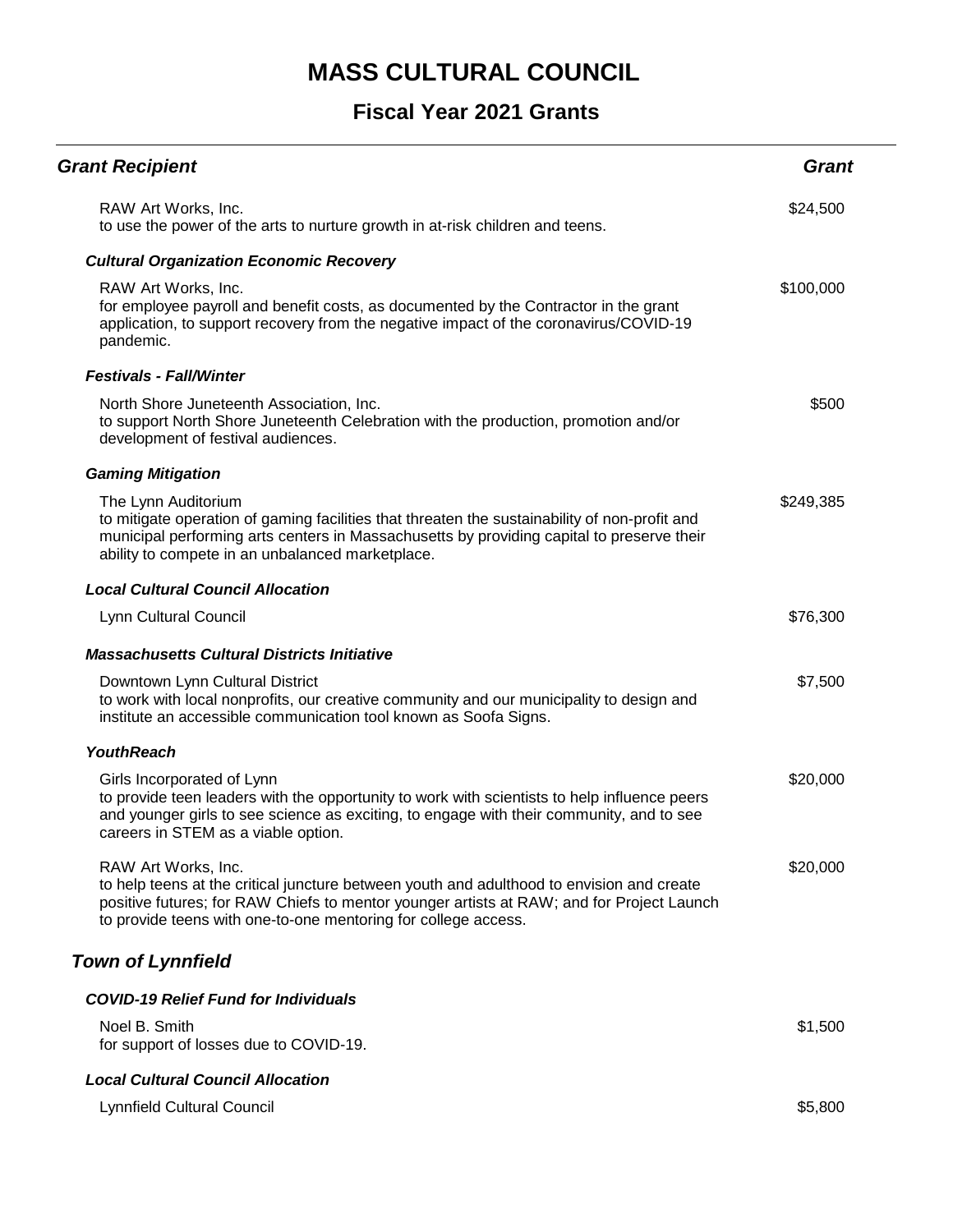| <b>Grant Recipient</b>                                                                                                                                                                                                                                           | <b>Grant</b> |
|------------------------------------------------------------------------------------------------------------------------------------------------------------------------------------------------------------------------------------------------------------------|--------------|
| <b>Town of Manchester-by-the-Sea</b>                                                                                                                                                                                                                             |              |
| <b>COVID-19 Relief Fund for Individuals</b>                                                                                                                                                                                                                      |              |
| <b>William Baker</b><br>for support of losses due to COVID-19.                                                                                                                                                                                                   | \$1,500      |
| Kristen D. Weber<br>for support of losses due to COVID-19.                                                                                                                                                                                                       | \$1,500      |
| <b>Local Cultural Council Allocation</b>                                                                                                                                                                                                                         |              |
| <b>Manchester Cultural Council</b>                                                                                                                                                                                                                               | \$4,800      |
| <b>Town of Marblehead</b>                                                                                                                                                                                                                                        |              |
| <b>Artist Fellowship</b>                                                                                                                                                                                                                                         |              |
| Laura Petrovich-Cheney<br>for artistic professional development.                                                                                                                                                                                                 | \$15,000     |
| <b>COVID-19 Relief Fund for Individuals</b>                                                                                                                                                                                                                      |              |
| Jennifer B. Gubicza<br>for support of losses due to COVID-19.                                                                                                                                                                                                    | \$1,500      |
| Kathleen A. Shanahan<br>for support of losses due to COVID-19.                                                                                                                                                                                                   | \$1,500      |
| <b>Cultural Facilities Fund</b>                                                                                                                                                                                                                                  |              |
| Town of Marblehead<br>for the preservation and renovation of the 1644 Fort Sewall to full ADA standards including<br>ramps, railings and fences.                                                                                                                 | \$30,000     |
| <b>Cultural Organization Economic Recovery</b>                                                                                                                                                                                                                   |              |
| Marblehead Little Theatre, Inc.<br>for employee payroll and benefit costs or utilities or general operations, as documented by<br>the Contractor in the grant application, to support recovery from the negative impact of the<br>coronavirus/COVID-19 pandemic. | \$11,000     |
| <b>Local Cultural Council Allocation</b>                                                                                                                                                                                                                         |              |
| <b>Marblehead Cultural Council</b>                                                                                                                                                                                                                               | \$6,400      |
| <b>STARS Residency</b>                                                                                                                                                                                                                                           |              |
| <b>Glover Elementary School</b><br>for a fully remote school residency with Motoko to teach geometry and Origami.                                                                                                                                                | \$3,850      |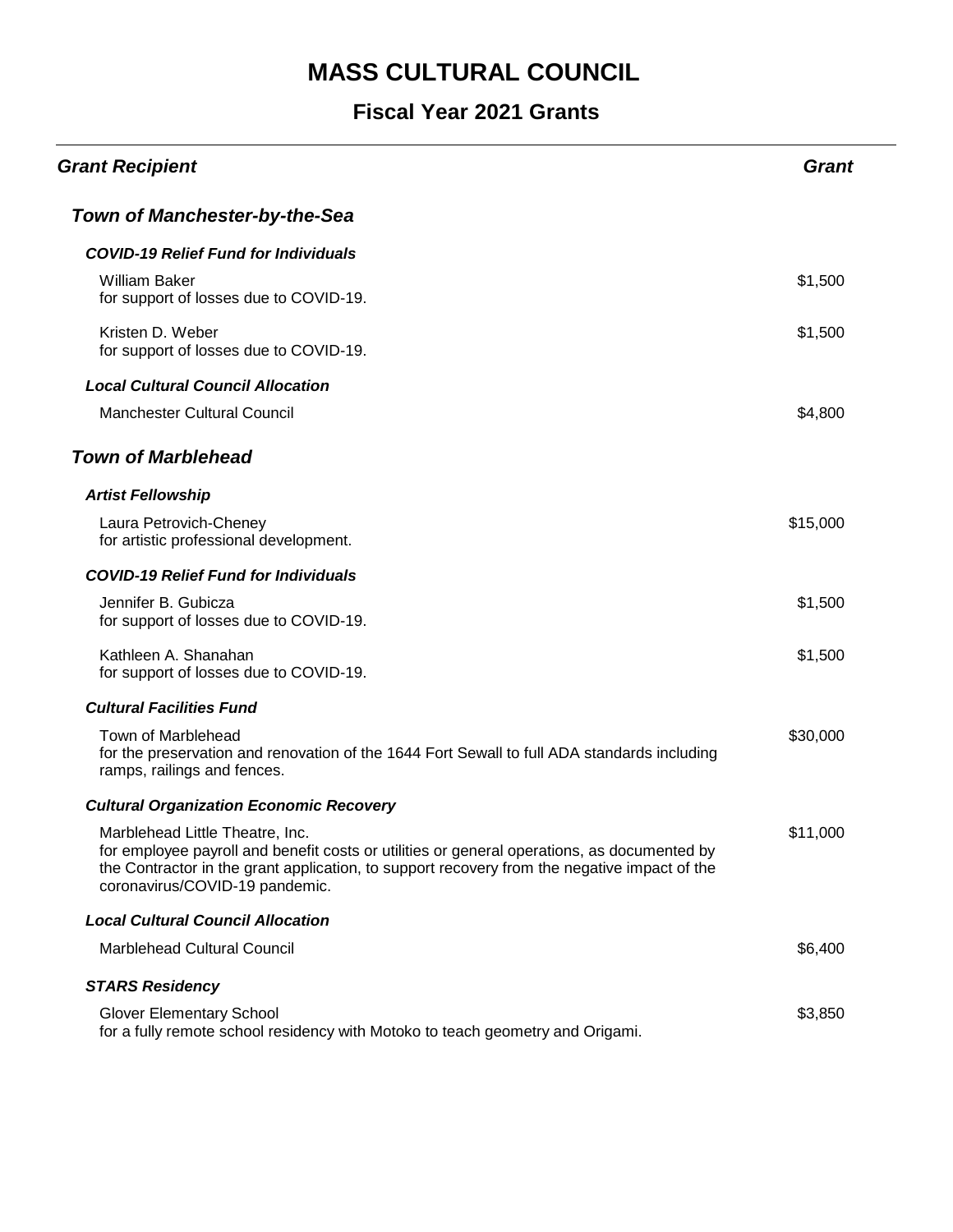| <b>Grant Recipient</b>                                                                                                                                                                                                                                                | <b>Grant</b> |
|-----------------------------------------------------------------------------------------------------------------------------------------------------------------------------------------------------------------------------------------------------------------------|--------------|
| <b>Town of Merrimac</b>                                                                                                                                                                                                                                               |              |
| <b>COVID-19 Relief Fund for Individuals</b>                                                                                                                                                                                                                           |              |
| Alisa H. Bucchiere<br>for support of losses due to COVID-19.                                                                                                                                                                                                          | \$1,500      |
| <b>Local Cultural Council Allocation</b>                                                                                                                                                                                                                              |              |
| <b>Merrimac Cultural Council</b>                                                                                                                                                                                                                                      | \$6,000      |
| <b>City of Methuen</b>                                                                                                                                                                                                                                                |              |
| <b>COVID-19 Relief Fund for Individuals</b>                                                                                                                                                                                                                           |              |
| Steven Vargas<br>for support of losses due to COVID-19.                                                                                                                                                                                                               | \$1,500      |
| <b>Cultural Organization Economic Recovery</b>                                                                                                                                                                                                                        |              |
| Methuen Festival of Trees, Inc.<br>for current mortgage payments, mortgage interest or rent or general operations, as<br>documented by the Contractor in the grant application, to support recovery from the<br>negative impact of the coronavirus/COVID-19 pandemic. | \$49,000     |
| <b>Local Cultural Council Allocation</b>                                                                                                                                                                                                                              |              |
| <b>Methuen Cultural Council</b>                                                                                                                                                                                                                                       | \$28,100     |
| <b>Town of Middleton</b>                                                                                                                                                                                                                                              |              |
| <b>Local Cultural Council Allocation</b>                                                                                                                                                                                                                              |              |
| <b>Middleton Cultural Council</b>                                                                                                                                                                                                                                     | \$5,700      |
| <b>Town of Nahant</b>                                                                                                                                                                                                                                                 |              |
| <b>Local Cultural Council Allocation</b>                                                                                                                                                                                                                              |              |
| <b>Nahant Cultural Council</b>                                                                                                                                                                                                                                        | \$4,900      |
| <b>Town of Newbury</b>                                                                                                                                                                                                                                                |              |
| <b>COVID-19 Relief Fund for Individuals</b>                                                                                                                                                                                                                           |              |
| Vikki Walker<br>for support of losses due to COVID-19.                                                                                                                                                                                                                | \$1,500      |
| <b>Local Cultural Council Allocation</b>                                                                                                                                                                                                                              |              |
| <b>Newbury Cultural Council</b>                                                                                                                                                                                                                                       | \$5,100      |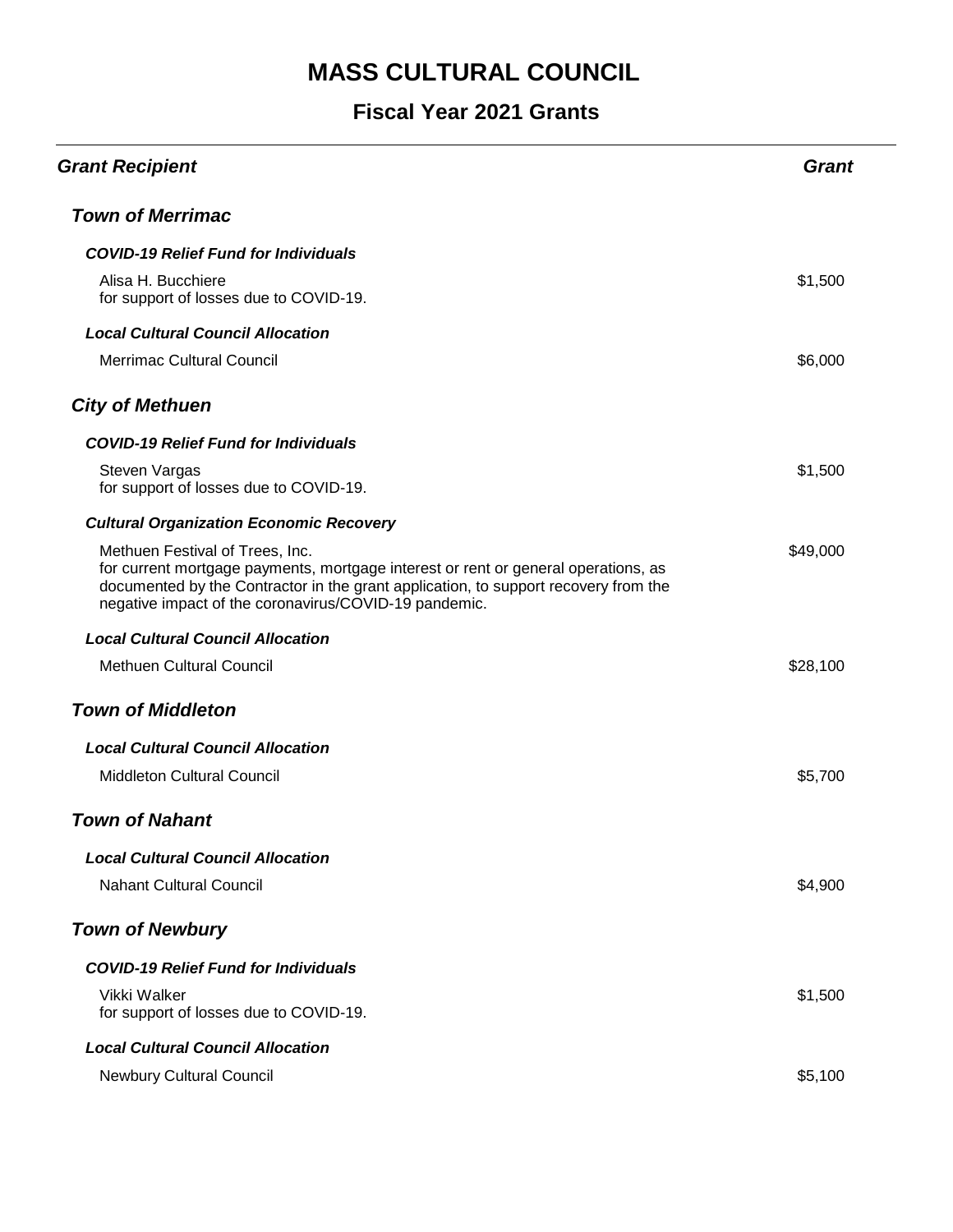| <b>Grant Recipient</b>                                                                                                                                                                                                                                                                                                                               | <b>Grant</b> |
|------------------------------------------------------------------------------------------------------------------------------------------------------------------------------------------------------------------------------------------------------------------------------------------------------------------------------------------------------|--------------|
| <b>City of Newburyport</b>                                                                                                                                                                                                                                                                                                                           |              |
| <b>COVID-19 Relief Fund for Individuals</b>                                                                                                                                                                                                                                                                                                          |              |
| Monica Duncan<br>for support of losses due to COVID-19.                                                                                                                                                                                                                                                                                              | \$1,500      |
| Melissa L. Partridge<br>for support of losses due to COVID-19.                                                                                                                                                                                                                                                                                       | \$1,500      |
| <b>Cultural Facilities Fund</b>                                                                                                                                                                                                                                                                                                                      |              |
| Newburyport Art Association<br>for a systems replacement plan.                                                                                                                                                                                                                                                                                       | \$7,000      |
| Newburyport Art Association<br>to plan for interior renovations and the installation of an elevator and bathrooms, in order to<br>increase capacity for art, education, and community events.                                                                                                                                                        | \$10,000     |
| <b>Cultural Investment Portfolio</b>                                                                                                                                                                                                                                                                                                                 |              |
| The Firehouse Center for the Arts<br>to advance the arts and humanities in the Greater Newburyport region by: fostering the<br>growth and development of individual and cultural organizations through our programs and<br>services; and, stimulating the understanding of and participation in the arts and humanities.                             | \$13,600     |
| Newburyport Art Association<br>to present the Winter Juried Show, Parts I and II, local art in acrylic, digital art, drawing, fine<br>craft, pastel, oil, photography, printmaking, mixed media, sculpture, and watercolor.                                                                                                                          | \$2,500      |
| Newburyport Film Festival, Inc.<br>to support the on line presentation of the Newburyport Documentary Film Festival.                                                                                                                                                                                                                                 | \$2,500      |
| On Stage, Inc.<br>to foster the development of creative talents in children and young adults; to bring high<br>quality, affordable live theater to families in communities throughout the North Shore,<br>Merrimack Valley and beyond; and to engender an appreciation of art and nature while<br>building community among participants of all ages. | \$6,200      |
| <b>Cultural Organization Economic Recovery</b>                                                                                                                                                                                                                                                                                                       |              |
| The Firehouse Center for the Arts<br>for employee payroll and benefit costs or current mortgage payments, mortgage interest or<br>rent or utilities or general operations, as documented by the Contractor in the grant<br>application, to support recovery from the negative impact of the coronavirus/COVID-19<br>pandemic.                        | \$100,000    |
| Newburyport Art Association<br>for employee payroll and benefit costs or utilities or general operations, as documented by<br>the Contractor in the grant application, to support recovery from the negative impact of the<br>coronavirus/COVID-19 pandemic.                                                                                         | \$88,000     |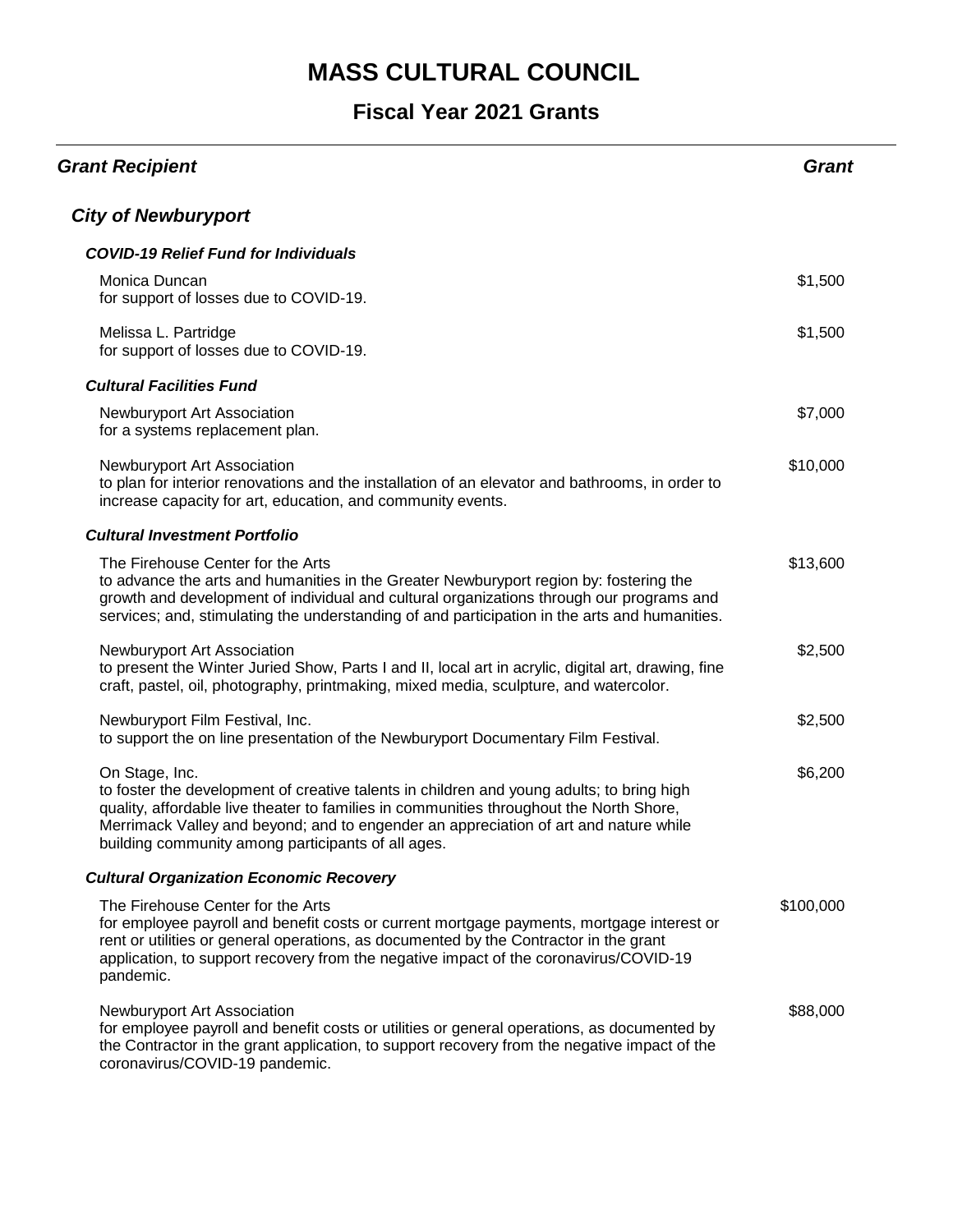| <b>Grant Recipient</b>                                                                                                                                                       | <b>Grant</b> |
|------------------------------------------------------------------------------------------------------------------------------------------------------------------------------|--------------|
| <b>Festivals - Fall/Winter</b>                                                                                                                                               |              |
| Newburyport Chamber Music Festival, Inc.<br>to support Newburyport Chamber Music Summer Festival with the production, promotion<br>and/or development of festival audiences. | \$500        |
| <b>Folk Arts and Heritage</b>                                                                                                                                                |              |
| Victor F. Cole<br>for an apprenticeship with Nicole Baldelli.                                                                                                                | \$7,000      |
| <b>Local Cultural Council Allocation</b>                                                                                                                                     |              |
| <b>Newburyport Cultural Council</b>                                                                                                                                          | \$6,500      |
| <b>Massachusetts Cultural Districts Initiative</b>                                                                                                                           |              |
| <b>Newburyport Cultural District</b><br>to implement a cultural district-focused marketing campaign, using videos, banners, and<br>other marketing tools.                    | \$7,500      |
| <b>Town of North Andover</b>                                                                                                                                                 |              |
| <b>Festivals - Fall/Winter</b>                                                                                                                                               |              |
| North Andover Youth Services<br>to support North Andover Summer Common Shows with the production, promotion and/or<br>development of festival audiences.                     | \$500        |
| <b>Local Cultural Council Allocation</b>                                                                                                                                     |              |
| North Andover Cultural Council                                                                                                                                               | \$11,100     |
| <b>City of Peabody</b>                                                                                                                                                       |              |
| <b>COVID-19 Relief Fund for Individuals</b>                                                                                                                                  |              |
| Bernie X. Baldassaro II<br>for support of losses due to COVID-19.                                                                                                            | \$1,500      |
| Charles A. Uglietta<br>for support of losses due to COVID-19.                                                                                                                | \$1,500      |
| <b>Local Cultural Council Allocation</b>                                                                                                                                     |              |
| Peabody Cultural Council                                                                                                                                                     | \$23,800     |
| <b>Town of Rockport</b>                                                                                                                                                      |              |
| <b>COVID-19 Relief Fund for Individuals</b>                                                                                                                                  |              |
| John S. Caggiano<br>for support of losses due to COVID-19.                                                                                                                   | \$1,500      |
| Cynthia Seabury Curtis<br>for support of losses due to COVID-19.                                                                                                             | \$1,500      |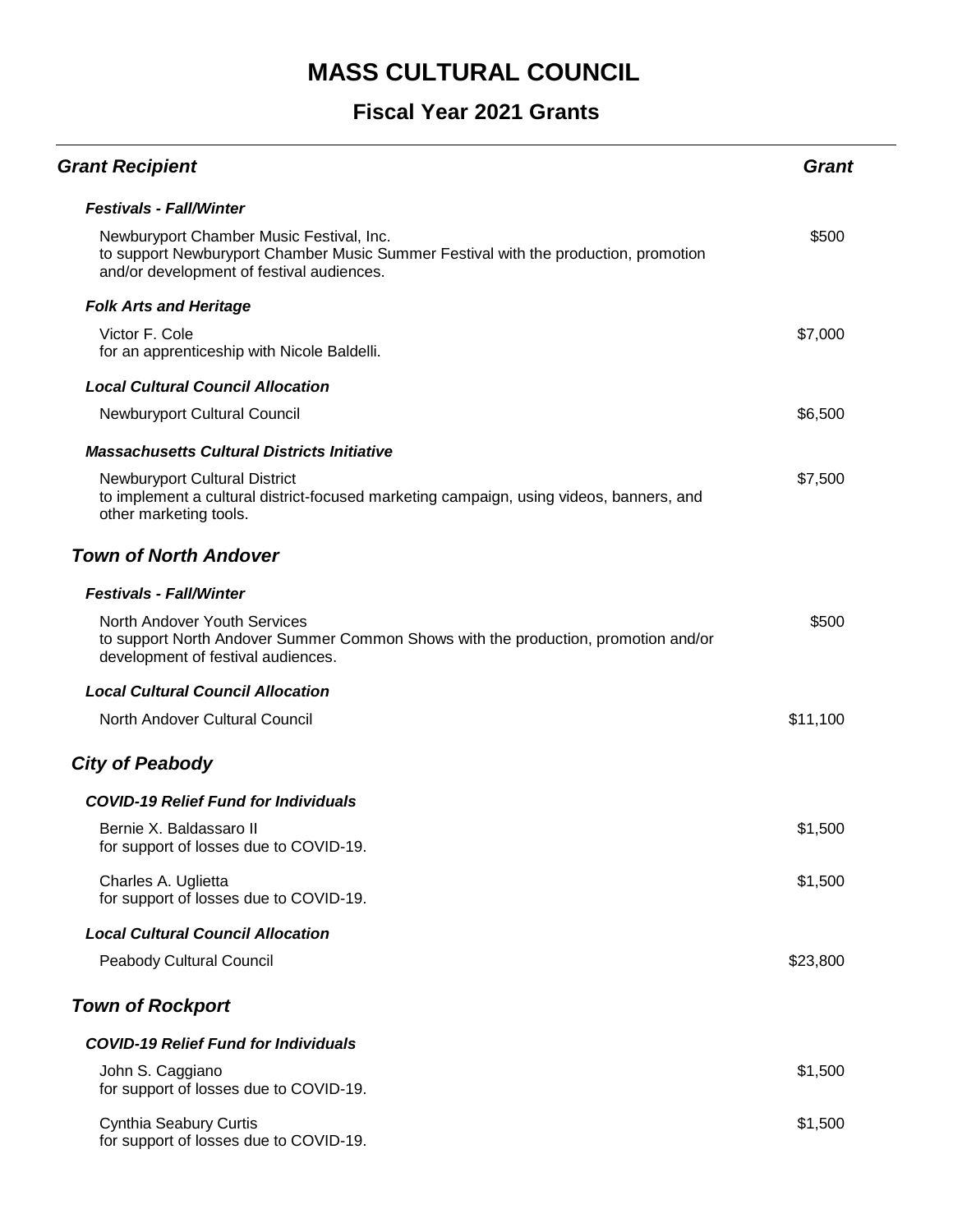| <b>Grant Recipient</b>                                                                                                                                                                                                                                                                                                                                                                                                                                                | <b>Grant</b> |
|-----------------------------------------------------------------------------------------------------------------------------------------------------------------------------------------------------------------------------------------------------------------------------------------------------------------------------------------------------------------------------------------------------------------------------------------------------------------------|--------------|
| Elizabeth A. Harty<br>for support of losses due to COVID-19.                                                                                                                                                                                                                                                                                                                                                                                                          | \$1,500      |
| Rusty C. Kinnunen<br>for support of losses due to COVID-19.                                                                                                                                                                                                                                                                                                                                                                                                           | \$1,500      |
| Kathleen Miller<br>for support of losses due to COVID-19.                                                                                                                                                                                                                                                                                                                                                                                                             | \$1,500      |
| <b>Cultural Facilities Fund</b>                                                                                                                                                                                                                                                                                                                                                                                                                                       |              |
| Windhover Foundation, Inc.<br>to excavate and install water and sewer lines to the bathroom and kitchen buildings on five<br>acres of land.                                                                                                                                                                                                                                                                                                                           | \$30,000     |
| <b>Cultural Investment Portfolio</b>                                                                                                                                                                                                                                                                                                                                                                                                                                  |              |
| Rockport Music, Inc.<br>to present exceptional musical performances and events year round, including the<br>acclaimed Rockport Chamber Music Festival; classical, jazz, folk, and world music<br>concerts; HD simulcasts from the Metropolitan Opera, Bolshoi Ballet, and England's<br>National Theatre; and educational enrichment programs for including school outreach<br>programs, family and community concerts, lectures, open rehearsals, and master classes. | \$34,200     |
| Windhover Foundation, Inc.<br>for a project to produce the ninth annual Quarry Dance celebrating the blending of site-<br>specific modern dance with the natural world of rocks, granite, trees, woods, and quarries.                                                                                                                                                                                                                                                 | \$2,500      |
| <b>Festivals - Fall/Winter</b>                                                                                                                                                                                                                                                                                                                                                                                                                                        |              |
| Rockport Illumination Fund, Inc.<br>to support Rockport Illumination Weekend with the production, promotion and/or<br>development of festival audiences.                                                                                                                                                                                                                                                                                                              | \$500        |
| Windhover Foundation, Inc.<br>to support Windhover LIVE Summer Dance Festival with the production, promotion and/or<br>development of festival audiences.                                                                                                                                                                                                                                                                                                             | \$500        |
| <b>Gaming Mitigation</b>                                                                                                                                                                                                                                                                                                                                                                                                                                              |              |
| Rockport Music, Inc.<br>to mitigate operation of gaming facilities that threaten the sustainability of non-profit and<br>municipal performing arts centers in Massachusetts by providing capital to preserve their<br>ability to compete in an unbalanced marketplace.                                                                                                                                                                                                | \$113,230    |
| <b>Local Cultural Council Allocation</b>                                                                                                                                                                                                                                                                                                                                                                                                                              |              |
| <b>Rockport Cultural Council</b>                                                                                                                                                                                                                                                                                                                                                                                                                                      | \$5,000      |
| <b>Massachusetts Cultural Districts Initiative</b>                                                                                                                                                                                                                                                                                                                                                                                                                    |              |
| <b>Rockport Cultural District</b><br>create positive effects for those within the Cultural District, focusing on the successes for<br>restaurants, inns, artists, and makers.                                                                                                                                                                                                                                                                                         | \$7,500      |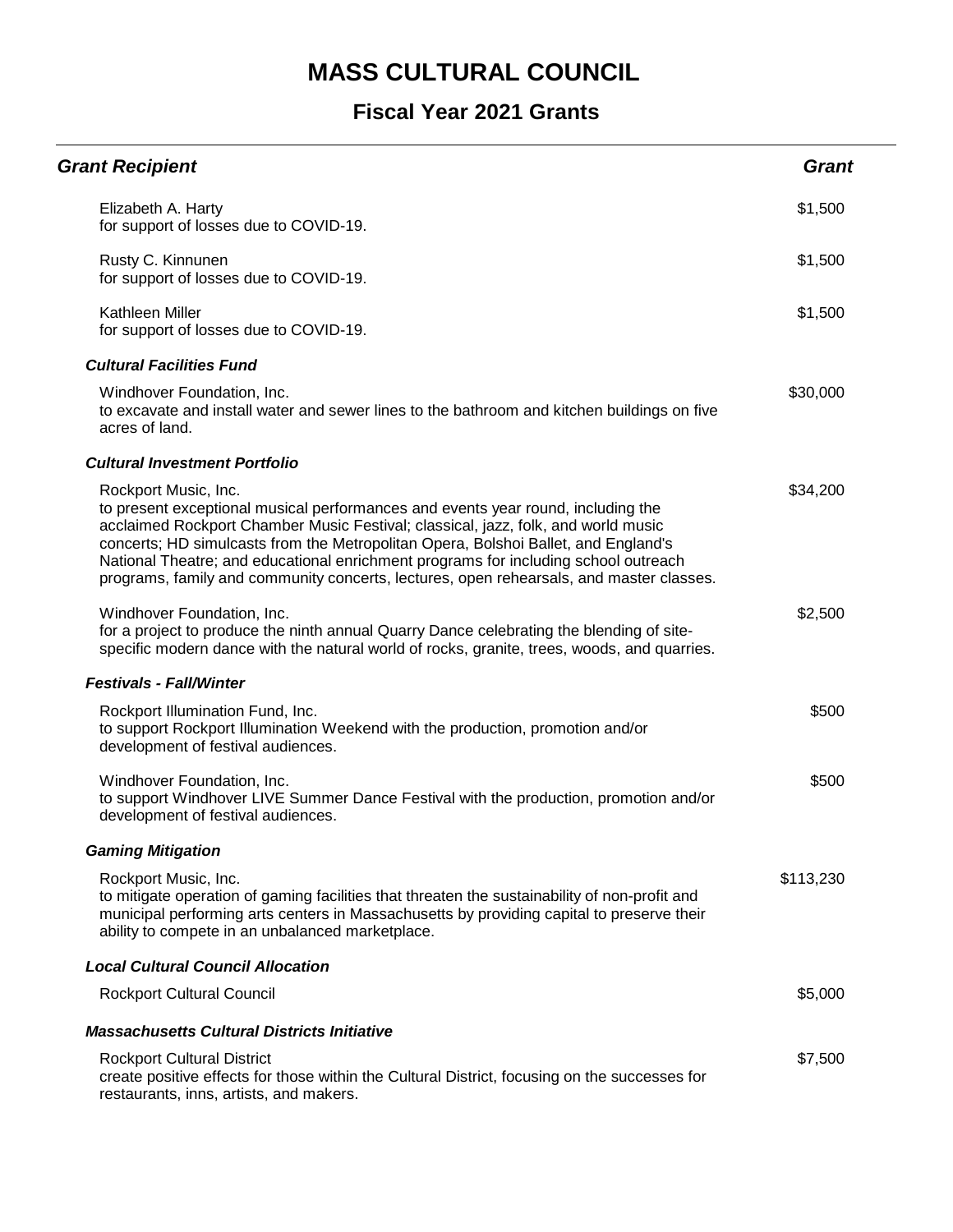| <b>Grant Recipient</b>                                                                                                                                                                                                                                                             | <b>Grant</b> |
|------------------------------------------------------------------------------------------------------------------------------------------------------------------------------------------------------------------------------------------------------------------------------------|--------------|
| <b>Town of Rowley</b>                                                                                                                                                                                                                                                              |              |
| <b>COVID-19 Relief Fund for Individuals</b>                                                                                                                                                                                                                                        |              |
| <b>Patrick Bedell</b><br>for support of losses due to COVID-19.                                                                                                                                                                                                                    | \$1,500      |
| <b>Local Cultural Council Allocation</b>                                                                                                                                                                                                                                           |              |
| <b>Rowley Cultural Council</b>                                                                                                                                                                                                                                                     | \$5,300      |
| <b>STARS Residency</b>                                                                                                                                                                                                                                                             |              |
| Solstice Day School<br>for a partially remote, partially in-person school residency with Express Yourself, Inc. in<br>multidisciplinary arts to develop a wide artistic vocabulary for creating visual narratives.                                                                 | \$5,000      |
| <b>City of Salem</b>                                                                                                                                                                                                                                                               |              |
| <b>COVID-19 Relief Fund for Individuals</b>                                                                                                                                                                                                                                        |              |
| Brian M. Donnelly<br>for support of losses due to COVID-19.                                                                                                                                                                                                                        | \$1,500      |
| James N. Gwin<br>for support of losses due to COVID-19.                                                                                                                                                                                                                            | \$1,500      |
| Perry Hallinan<br>for support of losses due to COVID-19.                                                                                                                                                                                                                           | \$1,500      |
| Lisa Kawski<br>for support of losses due to COVID-19.                                                                                                                                                                                                                              | \$1,500      |
| Jennifer Lucht<br>for support of losses due to COVID-19.                                                                                                                                                                                                                           | \$1,500      |
| <b>Cultural Facilities Fund</b>                                                                                                                                                                                                                                                    |              |
| City of Salem<br>to plan the restoration and transformation of the historic Old Town Hall into a downtown arts<br>and culture center, adding new performance and exhibition space to support local artists.                                                                        | \$35,000     |
| <b>Cultural Investment Portfolio</b>                                                                                                                                                                                                                                               |              |
| The House of the Seven Gables<br>to preserve and interpret the history of Salem through its historic site and collection of<br>artifacts; to make Salem's history universally accessible to local residents, school children<br>and national and international visitors.           | \$22,800     |
| Peabody Essex Museum, Inc.<br>to celebrate creativity in ways that enrich the spirit, engage the mind, stimulate the senses<br>and strives to create experiences that transform people's lives by broadening perspectives,<br>attitudes and knowledge of themselves and the world. | \$60,000     |
| Salem Community Arts Center, Inc.<br>to support Salem Film Fest, an International Documentary Film Festival in a virtual format.                                                                                                                                                   | \$2,500      |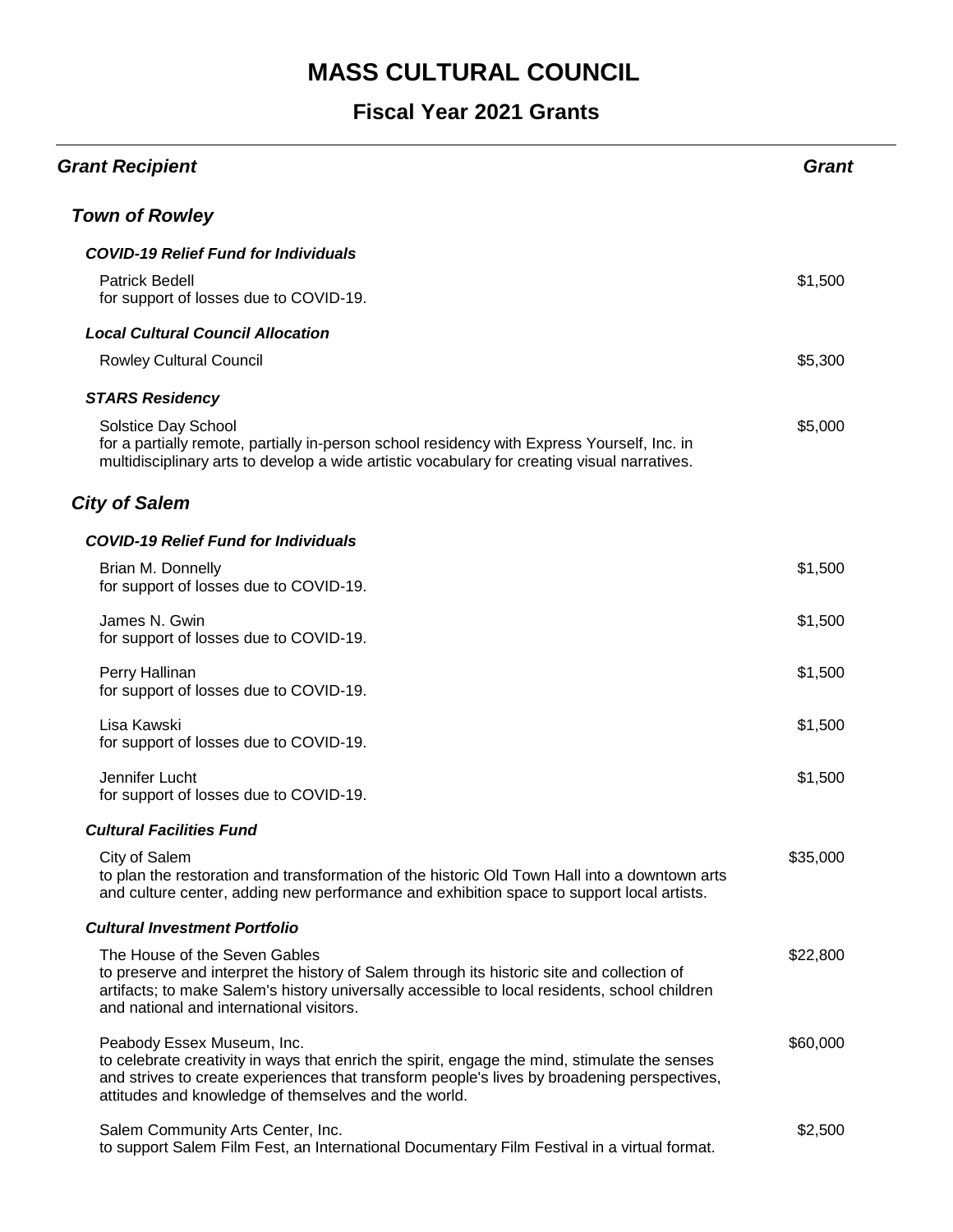#### **Fiscal Year 2021 Grants**

| <b>Grant Recipient</b>                                                                                                                                                                                                                               | Grant     |
|------------------------------------------------------------------------------------------------------------------------------------------------------------------------------------------------------------------------------------------------------|-----------|
| <b>Cultural Organization Economic Recovery</b>                                                                                                                                                                                                       |           |
| History Alive, Inc.<br>for employee payroll and benefit costs or utilities or general operations, as documented by<br>the Contractor in the grant application, to support recovery from the negative impact of the<br>coronavirus/COVID-19 pandemic. | \$65,000  |
| The House of the Seven Gables<br>for employee payroll and benefit costs, as documented by the Contractor in the grant<br>application, to support recovery from the negative impact of the coronavirus/COVID-19<br>pandemic.                          | \$100,000 |
| Proprietors of the Salem Athenaeum<br>for employee payroll and benefit costs, as documented by the Contractor in the grant<br>application, to support recovery from the negative impact of the coronavirus/COVID-19<br>pandemic.                     | \$20,000  |
| <b>Festivals - Fall/Winter</b>                                                                                                                                                                                                                       |           |
| History Alive, Inc.<br>to support North Shore Race Amity Day with the production, promotion and/or development<br>of festival audiences.                                                                                                             | \$500     |
| Salem Arts Association, Inc.<br>to support Salem Art Walk with the production, promotion and/or development of festival<br>audiences.                                                                                                                | \$500     |
| Salem Community Arts Center, Inc.<br>to support Salem Film Fest with the production, promotion and/or development of festival<br>audiences.                                                                                                          | \$500     |
| <b>Salem Main Streets</b><br>to support Salem Arts Festival with the production, promotion and/or development of festival<br>audiences.                                                                                                              | \$500     |
| <b>Local Cultural Council Allocation</b>                                                                                                                                                                                                             |           |
| <b>Salem Cultural Council</b>                                                                                                                                                                                                                        | \$22,600  |
| <b>STARS Residency</b>                                                                                                                                                                                                                               |           |
| Salem High School<br>for a fully remote school residency with slam poet Usman Hameedi to analyze, write, and<br>share poetry.                                                                                                                        | \$4,450   |
| <b>Town of Salisbury</b>                                                                                                                                                                                                                             |           |
| <b>Local Cultural Council Allocation</b>                                                                                                                                                                                                             |           |

Salisbury Cultural Council **\$5,700**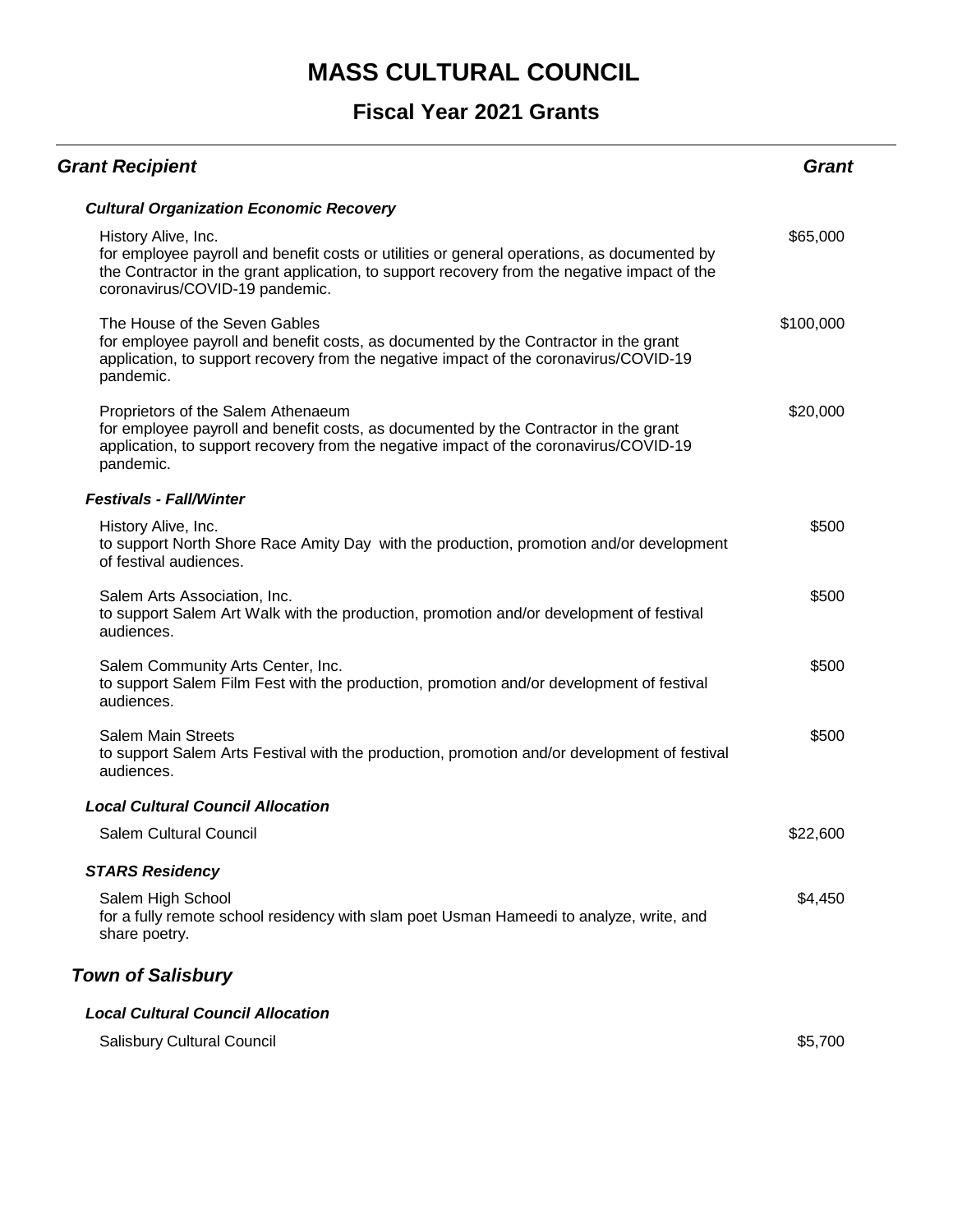| <b>Grant Recipient</b>                                                                                                                                                                                          | <b>Grant</b> |
|-----------------------------------------------------------------------------------------------------------------------------------------------------------------------------------------------------------------|--------------|
| <b>Town of Saugus</b>                                                                                                                                                                                           |              |
| <b>COVID-19 Relief Fund for Individuals</b>                                                                                                                                                                     |              |
| Veronica K. Robles<br>for support of losses due to COVID-19.                                                                                                                                                    | \$1,500      |
| <b>Local Cultural Council Allocation</b>                                                                                                                                                                        |              |
| <b>Saugus Cultural Council</b>                                                                                                                                                                                  | \$11,400     |
| <b>Town of Swampscott</b>                                                                                                                                                                                       |              |
| <b>COVID-19 Relief Fund for Individuals</b>                                                                                                                                                                     |              |
| Sammia Atoui<br>for support of losses due to COVID-19.                                                                                                                                                          | \$1,500      |
| Katya Popova<br>for support of losses due to COVID-19.                                                                                                                                                          | \$1,500      |
| <b>Local Cultural Council Allocation</b>                                                                                                                                                                        |              |
| <b>Swampscott Cultural Council</b>                                                                                                                                                                              | \$6,500      |
| <b>Town of Topsfield</b>                                                                                                                                                                                        |              |
| <b>Festivals - Fall/Winter</b>                                                                                                                                                                                  |              |
| Rest-Stop-Ranch, Inc.<br>to support Rest-Stop-Ranch Accessible Flower Festivals with the production, promotion<br>and/or development of festival audiences.                                                     | \$500        |
| <b>Topsfield Cultural Council</b><br>to support SummerFest - Rock N' Roll and All That Jazz with the production, promotion<br>and/or development of festival audiences.                                         | \$500        |
| <b>Local Cultural Council Allocation</b>                                                                                                                                                                        |              |
| <b>Topsfield Cultural Council</b>                                                                                                                                                                               | \$5,100      |
| <b>Town of Wenham</b>                                                                                                                                                                                           |              |
| <b>Cultural Investment Portfolio</b>                                                                                                                                                                            |              |
| <b>Five Ponds Festival</b><br>to support a project to convene a free writing festival, focusing on translation and featuring<br>Dominican-born poet Rhina Espaillat and Haitian-born poet Fred Edson Lafortune. | \$2,500      |
| <b>Festivals - Fall/Winter</b>                                                                                                                                                                                  |              |
| <b>Five Ponds Festival</b><br>to support Five Ponds Creative Writing Festival with the production, promotion and/or<br>development of festival audiences.                                                       | \$500        |